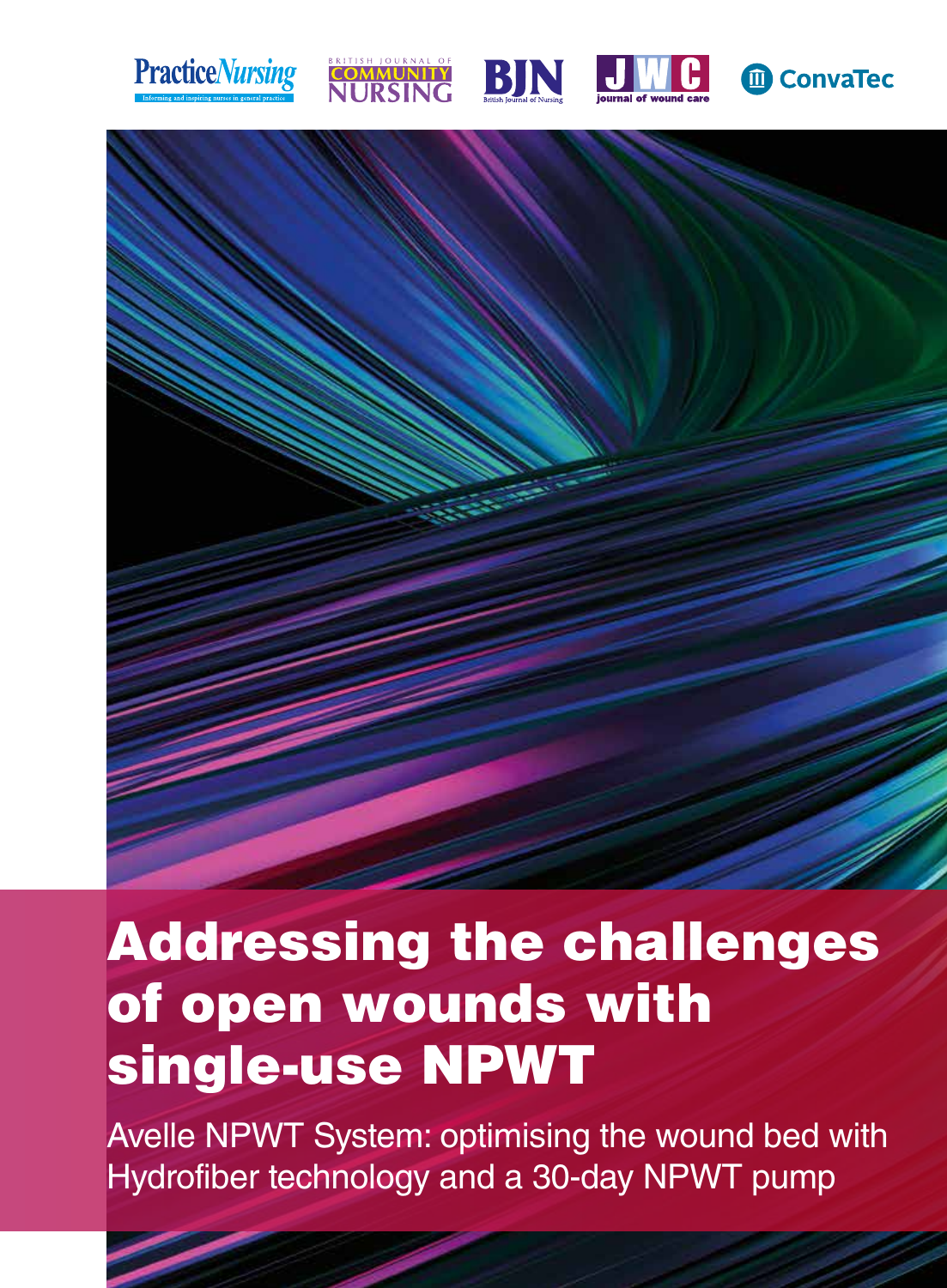## NPWT in the community

## **Contents**

#### **S3 Foreword Mark Collier**, Nurse Consultant and Associate Lecturer, Tissue Viability, UK; Chair of the Leg Ulcer Forum (England and Wales) and European Wound Management Association (EWMA) Council Member

#### **S4 Single-use negative pressure wound therapy: benefits for hard-to-heal wounds Cécile Di Santolo**, Home Care Doctor, L'Hospitalisation à Domicile de l'Agglomération Nancéienne (HADAN), Vandœuvre-lès Nancy, France; **Mark Collier**, Nurse Consultant and Associate Lecturer, Tissue Viability, UK; Chair of the Leg Ulcer Forum (England and Wales) and European Wound Management Association (EWMA) Council Member

#### **S13 Single-use negative pressure wound therapy with a Hydrofiber dressing: the perfect match**

#### **S14 Avelle: how clinicians make best use of it, in their own words**

**Philippe Leger**, Angiologist, Wound Ulcer Centre, Clinique Pasteur, Toulouse, France; **Diego Mastronicola**, Dermatologist, Outpatient Wound Healing Centre, Local Health System, Frosinone, Italy; **Endika Nevado Sánchez**, Medical Doctor, Department of Plastic and Reconstructive Surgery, Burgos University Hospital, Burgos, Spain

#### **S17 Avelle: patient information**

#### **S18 Case study 1: venous leg ulcer Philippe Leger**, Angiologist, Wound Ulcer Centre, Clinique Pasteur, Toulouse, France

#### **S20 Case study 2: Martorell's leg ulcer**

**Philippe Leger**, Angiologist, Wound Ulcer Centre, Clinique Pasteur, Toulouse, France

#### **S22 Case study 3: leg ulcer**

**Diego Mastronicola**, Dermatologist, and **Paola De Bellis**, Clinical Nurse Specialist, both at Outpatient Wound Healing Centre, Local Health System, Frosinone, Italy

## **S24 Case study 4: mixed-aetiology leg ulcer Diego Mastronicola**, Dermatologist, and **Paola De Bellis**, Clinical Nurse Specialist, both at Outpatient Wound Healing Centre, Local Health System, Frosinone, Italy

#### **S26 Case study 5: dehisced wound Endika Nevado Sánchez**, MD, Dr Med, Department of Plastic and Reconstructive Surgery, Burgos University Hospital, Burgos, Spain

## **MA Healthcare**

## Declaration of interest

This supplement was commissioned and supported by ConvaTec Limited. The authors are all independent practitioners who received a fee for their contributions. Paola De Bellis, Mark Collier, Philippe Leger, Endika Nevado Sánchez and Cecile Di Santolo have no declarations of interest to declare. Diego Mastronicola was a medical advisor for ConvaTec and a member of its Europe, Middle East and Africa (EMEA) medical team between 2006 and 2011.

Published by MA Healthcare, St Jude's Church, Dulwich Road, London SE24 0PB, UK.

Tel: +44 (0)20 7501 6726. Web: www.markallengroup.com

© 2022 MA Healthcare

All rights reserved. No reproduction, transmission or copying of this publication is allowed without written permission. No part of this publication may be reproduced, stored in a retrieval system, or transmitted in any form or by any means, mechanical, electronic, photocopying, recording, or otherwise, without the prior written permission of MA Healthcare or in accordance with the relevant copyright legislation.

Although MA Healthcare and ConvaTec have taken great care to ensure accuracy, neither MA Healthcare nor ConvaTec will be liable for any errors of omissions or inaccuracies in this publication.

Published on behalf of ConvaTec by MA Healthcare. Avelle and Hydrofiber are trademarks of the ConvaTec group of companies.

Editor/associate publisher, medical education: Tracy Cowan Project manager: Angela Shaw

Design: Fonthill Creative Managing director: Anthony Kerr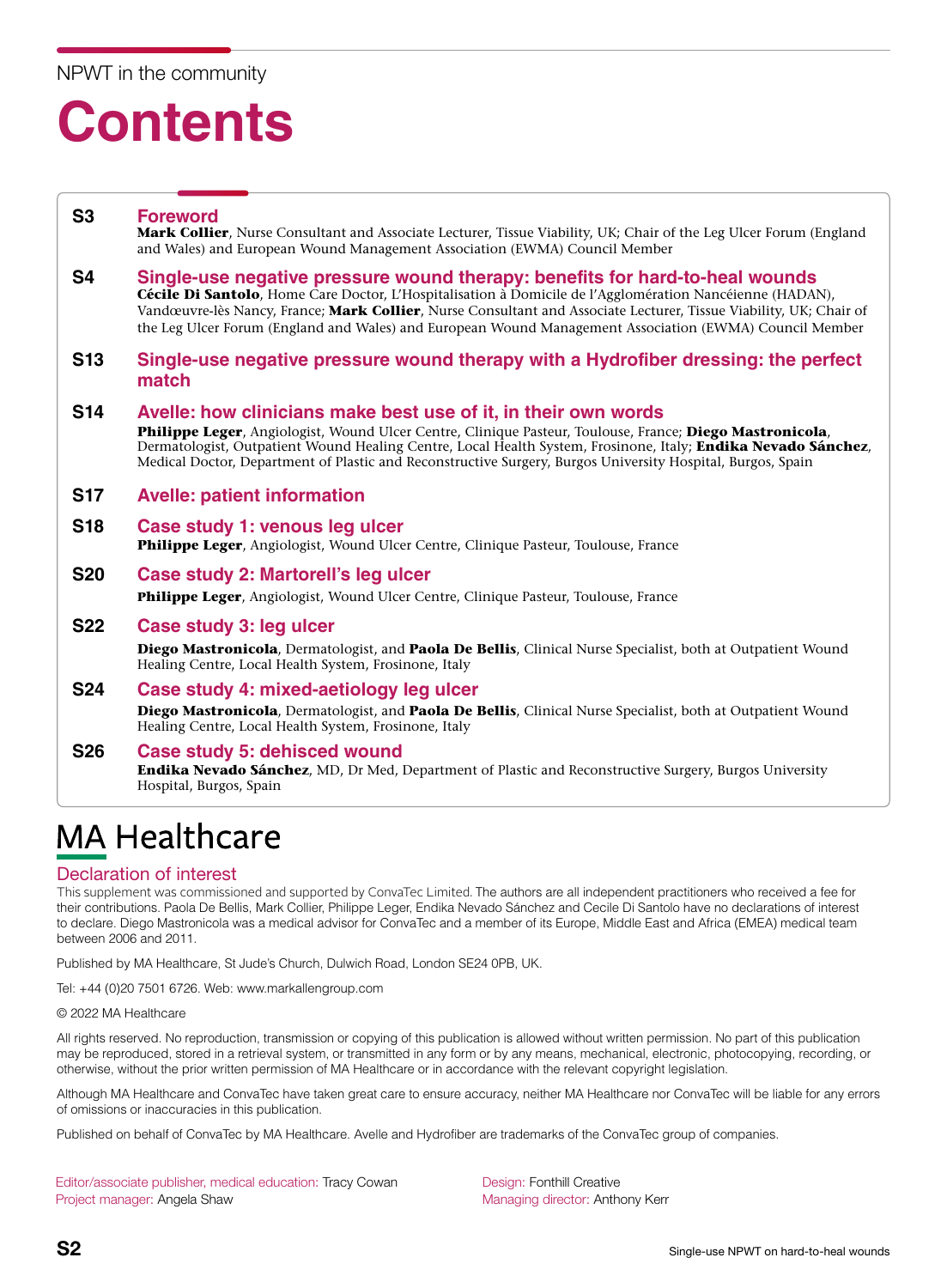## **Foreword**

Mark Collier, Nurse Consultant and Associate Lecturer, Tissue Viability (UK); Chair of the Leg Ulcer Forum (England and Wales); European Wound Management Association (EWMA) council member

In the UK and Europe, there has been a significant shift in the provision of specialist care, including wound management, from acute to community settings, including the patient's home. Hastened by the COVID-19 pandemic, this is largely due to demographic changes, with an associated increase in morbidity and thus the number of hard-to-heal (chronic) wounds, which are now being managed in community (primary) healthcare settings.

The traditional (larger) versions of negative pressure wound therapy (NPWT), a management system that converts an open wound to a closed wound, have been widely accepted as an advanced therapy for some years now. Nonetheless, anecdotal evidence indicates that use of the smaller, portable and single-use NPWT systems introduced more recently, is not so well established, and that they have mostly been adopted by health professionals who have been using NPWT for a long time, are confident in their use, or are supported with ongoing education in areas where these devices are advocated or prescribed for wound management.

Nevertheless, during the past two decades, the use of all types of NPWT, with and without canisters, has increased in the community, where, following a holistic patient assessment, the therapy has been applied to an increasing variety of wound types.<sup>1</sup> The prophylactic use of single-use NPWT devices without a canister, such as Avelle NPWT System (ConvaTec), has, in the author's experience, increased to continue post-discharge as part of a care strategy to minimise the risk of wound infection, surgical site infection (SSI) and dehiscence (breakdown).

By minimising the risk of postoperative wound dehiscence, for example in caesarean sections, single-use devices enable earlier discharge of hospitalised patients, with associated cost savings.<sup>2</sup> Other advantages are that they can improve the wound-healing environment and associated symptomatology, allow better utilisation of hospital beds, increase healing rates and reduce hospital readmissions.3

These smaller single-use NPWT systems are more accessible to all health professionals and can be used, with training, by all qualified staff, not just specialists. They can also be operated by patients, under the supervision of a health professional, who have sufficient manual dexterity to do so. These smaller devices are well accepted by patients, as they are small, discreet (can easily be hidden by clothing) and quiet during use. Patients have reported that their use improved aspects of their quality of life, such as mobility, social interactions and sleep.<sup>3</sup>

This supplement overviews NPWT and its mode of action, and presents an evidence-based case for its use on acute and hard-to-heal wounds, particularly in community settings, with a flowchart that can be adapted to suit local needs. The focus is on the 30-day single-use Avelle NPWT System, which is designed to improve the accuracy of exudate assessment and thus avoid unnecessary dressing changes. The cases presented here show it can be safely used on a variety of wound types, including those with fragile periwound skin, as well as with compression therapy. The authors demonstrate how it can help stabilise and improve graft take and accelerate healing in slow or hard-to-heal wounds. Health professionals present clinical insights and case studies on how they have used Avelle to its best effect to improve outcomes. There is also a short section with patient information on the device.

Based on the information presented here, there is a clear need for more community-based health professionals to consider the use of smaller single-use NPWT devices, in collaboration with patients and their family/carer, at an earlier stage in the care pathway when indicated. Not only can this improve patient quality of life and wound outcomes, but it can also achieve health-service cost savings.

<sup>1.</sup> Hurd T, Trueman P, Rossington A. Use of a portable, single-use negative pressure wound therapy device in home care patients with low to moderately exuding wounds: a case series. Ostomy Wound Manage. 2014; 60(3):30–6.

<sup>2.</sup> Atkin L, Bucko Z, Montero EC et al. Implementing TIMERS: the race against hard-to-heal wounds. J Wound Care. 2019; 28(Sup3a):S1–50. https://doi.org/10.12968/jowc.2019.28. Sup3a.S1

<sup>3.</sup> Apelqvist J, Willy C, Fagerdahl A-M et al. EWMA document: negative pressure wound therapy. J Wound Care. 2017; 26(Suppl. 3):S1–154. https://doi.org/10.12968/jowc.2017.26. Sup3.S1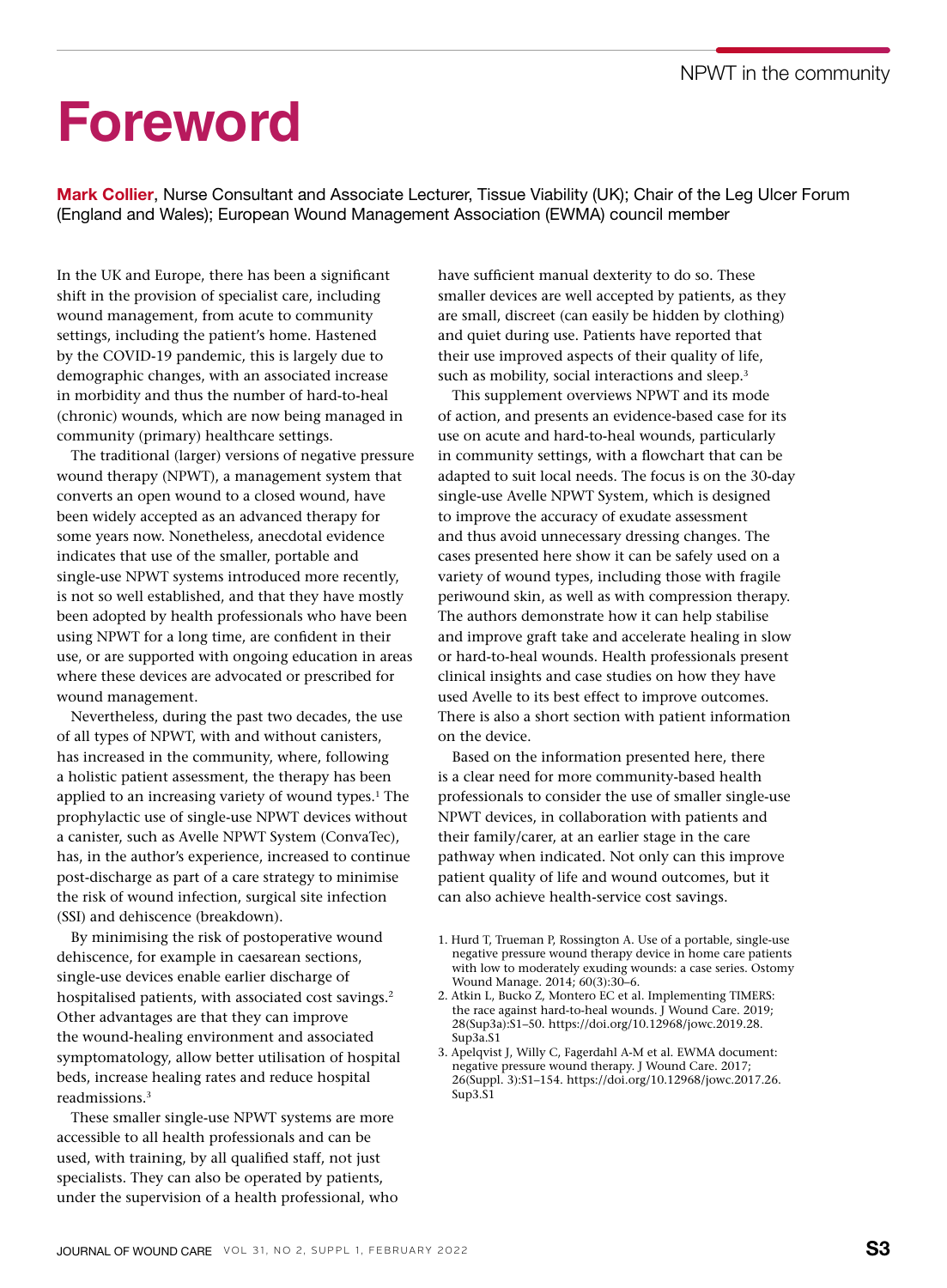# **Single-use negative pressure wound therapy: benefits for hard-to-heal wounds**

Cécile Di Santolo, Home Care Doctor, L'Hospitalisation à Domicile de l'Agglomératon Nancéienne (HADAN), Vandœuvre-lès-Nancy, France; Mark Collier, Nurse Consultant and Associate Lecturer, Tissue Viability (UK); Chair of the Leg Ulcer Forum (England and Wales); European Wound Management Association (EWMA) council member

Use of negative pressure wound therapy (NPWT) is well established in the acute setting. However, there is increasing clinical data on its effectiveness on hard-to-heal wounds, which means that there is a place for it in the community, including the patient's home. Traditional NPWT devices are too large and cumbersome to be used to best effect in this setting, for which the smaller, portable, single-use devices are better suited. This article describes how to maximise use of these smaller devices in the community

Expative pressure wound therapy (NPWT)<br>has been used successfully in both primal<br>(community) and secondary settings since<br>the 1990s, Both the concent of NBWT and its then has been used successfully in both primary (community) and secondary settings since the 1990s. Both the concept of NPWT and its therapydelivery units have evolved since then for the benefit of a range of patients of all ages with wounds—acute and hard-to-heal (chronic)-in all settings.<sup>1</sup>

During the past two decades, the use of NPWT has increased significantly in primary care for several reasons. One of the risk factors for hard-to-heal wounds is older age.<sup>2</sup> Given the increase in the ageing population throughout Europe,3,4 the requirement for NPWT is likely to increase, in part due to the need to manage excess exudate and thus correct any moisture imbalance within the wound margins, but also to reduce the tissue oedema often observed adjacent to these wounds on the lower limb.<sup>5</sup>

The increasing number of wounds being treated in the community is incurring higher costs there. In the UK, the 85+ age group is set to double to 3.2 million by mid-2041 and treble by 2066 to 5.1 million (7% of the population).4 In the EU-27, it is projected that there will be close to half a million centenarians by 2050.3 In the UK, a key recommendation of the NHS Long Term Plan is for more patients to be cared for in primary rather than secondary settings.6 This aim was reflected in the 2020 NHS Strategy document.7 The

health economic burden incurred by wound care in the community has increased. Guest et al. calculated that, in 2017/2018, 3.8 million people with wounds were managed in the NHS in the UK, with an annual cost of £8.3 billion, of which £6.8 billion was spent in the community, mostly on hard-to-heal wounds.<sup>8</sup>

Consequences of the increasing shift in provision of wound management to the community setting include the promotion of more supported patient self-care, possibly hastened by the COVID-19 pandemic,<sup>9</sup> and the adoption of more advanced therapies, such as NPWT, for the complex wounds being treated there.<sup>6</sup>

The European Wound Management Association (EWMA) has defined advanced therapies as those based on novel principles or technologies with a range of modes of action supported by comparative evidence.<sup>10</sup> Modern 'interactive' wound management dressings have been defined as, 'materials that help to create/ maintain the optimum wound healing environment'.<sup>11</sup>

It can, therefore, be argued that all health professionals must be familiar, not only with modern 'interactive' wound management products, but also advanced 'active' therapies, such as NPWT (all versions: large, portable and single use). Similarly, all health professionals have a responsibility to ensure their wound-care practice is not only clinically up to date and effective, but also cost-effective.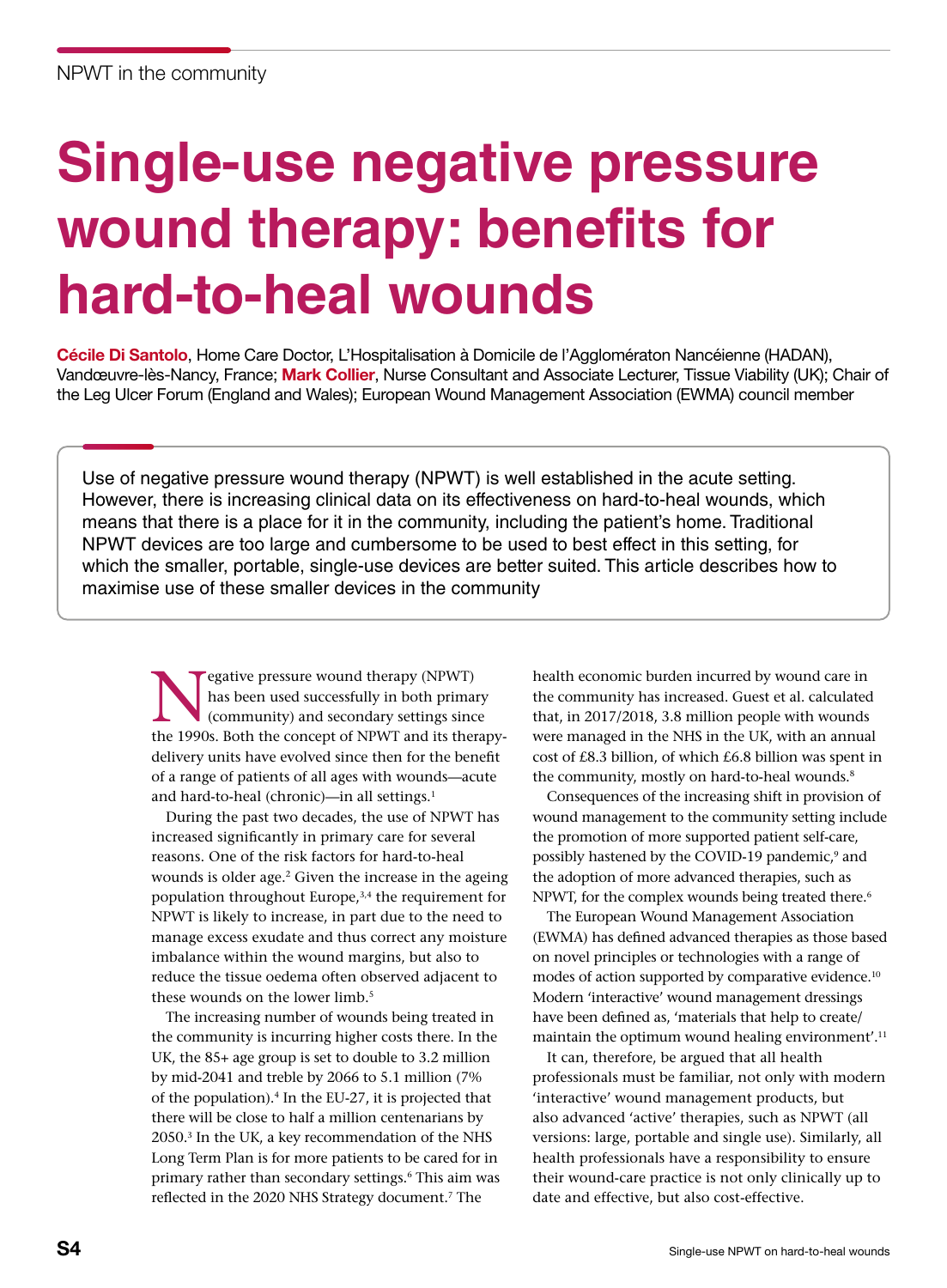## Development

The traditional modern NPWT systems, pioneered by Argenta and Morykwas,<sup>12</sup> were first brought to market in 1995. They applied a mechanical vacuum, delivered through a polyurethane (PU) foam filler that covered the wound surface.

This development was followed by NPWT devices with instillation and then smaller portable versions of the NPWT technology described above. Since then, a variety of portable, and latterly, single-use NPWT systems have been launched.

More recently, many of the small, single-use NPWT devices have replaced exudate canisters, wound fillers and securing film membranes with wound management dressing materials (interfaces) such as foam or Hydrofiber (ConvaTec)-based products, which are attached to the device/ pump via a connection tube. The main difference between PU foam and Hydrofiber relates to their ingredients and composition: Hydrofiber (sodium carboxymethylcellulose) has additional stitched fibres that increase its tensile strength, and it gels when in contact with exudate to absorb excess wound fluid and thus maintain a warm (37°C) moist environment.13 Both foam and Hydrofiber are designed to protect the periwound skin.14 These single-use systems are, therefore, particularly suited to managing low to moderately exuding wounds.

## How negative pressure wound therapy works

NPWT has been defined as 'wound dressing systems that continuously or intermittently apply sub-atmospheric pressure to the surface of a wound to assist healing'.15 The mechanisms of action of NPWT are summarised in Table 1.

#### Wound-volume reduction

Deformation of the cells under NPWT can help reduce the wound volume. Macro-deformation is the term used to describe the force exerted on the entirety of a wound's surface when suction is directed from the pressure-controlled device through a wound interface/ dressing. It has been postulated that, when cells are sufficiently stretched, they tend to divide and proliferate.16 Macro-deformation has been shown to promote a tissue-shearing force at the wound-dressing interface that encourages wound contraction.<sup>17</sup>

Mechanical tissue deformation also stimulates the expression of angiogenic growth factors and receptors, such as vascular endothelial growth factor (VEGF), VEGF receptors and the angiopoietin system receptors.18,19 It will also result in increased fluid flow

#### Table 1. Summary of the mechanisms of action of negative pressure wound therapy systems (based on Apelqvist et al.)<sup>23</sup>

#### Wound retraction/volume reduction

The negative pressure acts on the wound filler, which pulls together the edges of the wound, reducing the surface area. This accelerates healing

#### Stimulation of granulation tissue formation

Granulation tissue forms in the moist wound environment, including over tendon and bone. This improves wound healing rates

#### Reduction in proteases

Removal of excess wound exudate results in the reduction of proteases, such as elastase, within the wound margins. This enhances the potential for healing

#### Continuous removal of excess wound exudate

This converts an open wound into a closed wound, resulting in fewer dressing changes than would be required with traditional dressings

#### Effective mechanical wound cleansing

- Removal of small tissue debris by suction minimises the risk of slough or necrotic tissue forming within the wound margins.
- **•** Pressure-related reduction of interstitial oedema. This leads to an improvement in microcirculation, as well as stimulation of blood flow and oxygenation

#### Dressing interface prevents ingress of bacteria and seals the wound

This prevents entry of external bacteria and the spread of the patient's own wound bacteria to the external environment. The wound can be continually monitored when a transparent dressing, such as a film membrane, is used to seal the wound

within the spaces of the tissue matrix.<sup>20</sup> Mechanical stress also promotes the production of extracellular matrix (ECM) components such as collagen, elastin, proteoglycans and glycosaminoglycans.19,21

#### Removal of excess exudate and stimulation of blood flow

The prevention and reduction of periwound oedema, such as that related to the inflammatory response, has been linked to the removal of excess exudate and stimulation of blood flow.22 Oedema increases pressure in wound tissue, which compromises microvascular blood flow, reducing the inflow of lymphocytes (white blood cells), nutrients and oxygen to the site. This compromised microvascular blood flow reduces resistance to infection as lymphocytes are forced to move towards the endothelium of the vessels instead of flowing freely through them; if the inflammatory response is prolonged, this can inhibit healing.<sup>22</sup> Some of the excess fluid associated with the inflammatory response and periwound oedema will manifest as increased exudate. To facilitate wound healing, it is important to reduce tissue oedema.<sup>23</sup>

NPWT compresses the tissues closest to the wound surface,<sup>24</sup> which is believed to reduce interstitial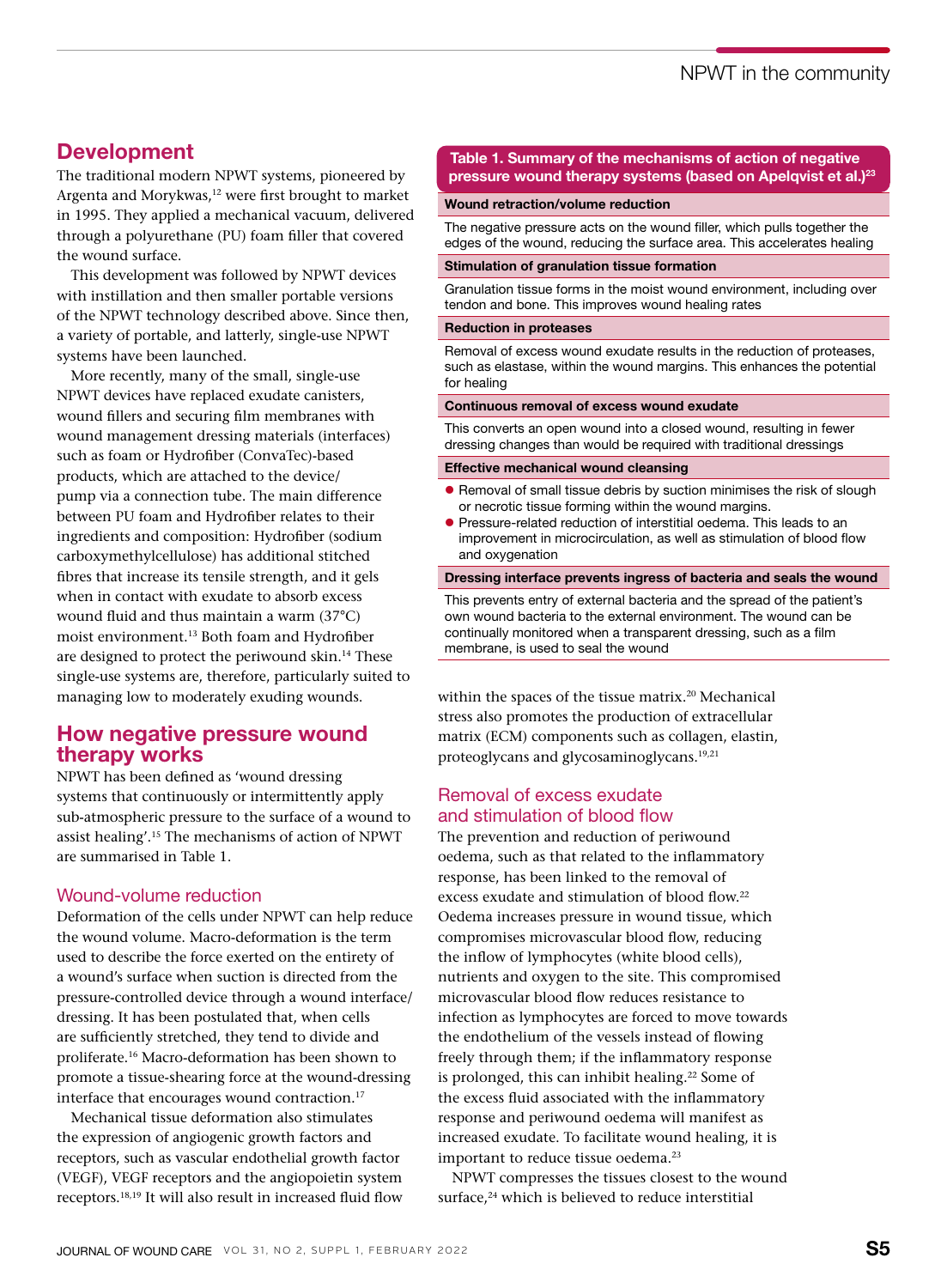oedema.Although there are few published studies on this subject, there is widespread agreement among health professionals that NPWT eliminates tissue oedema.12,24 There is some supporting evidence. NPWT has been reported to increase perfusion and reduce oedema in patients with bilateral hand burns.25 High-frequency ultrasound has been used to quantify the reduction of oedema in periwound tissue in a small group of pressure ulcer (PU) patients receiving NPWT: it reduced by 43% after 4 days.26 It has been argued that oedema and exudate levels are reduced directly through mechanical removal of excess fluid and indirectly via the altered microcirculation that occurs following application of NPWT.23

## Wound fillers

The larger NPWT devices use interface materials, such as foam and gauze, with compressible open porous properties to fill the wound, although their features, such as pore size and stability, will vary.<sup>23</sup> The choice of wound filler can have a considerable influence on the healing process.23 For example, the reported increase in blood flow associated with the use of NPWT was noted to be similar with all wound fillers, but wound contraction was more pronounced with foam than gauze.<sup>27</sup> Health professionals using NPWT devices, therefore, need to be aware of some technical considerations when applying NPWT wound fillers.

### Polyurethane foam

PU is the most widely used type of wound filler. It was first introduced in 1997 in black (pore size: 400–600μm) and then in 1998 in white (pore size: 60–1500μm). The black foam is hydrophobic, whereas the white foam has hydrophilic properties and so can hold moisture. White foam can be used over structures such as tendon, bone and hardware.

### Polyvinyl alcohol foam

Polyvinyl alcohol (PVA) foams have been reported to form a fairly strong mechanical bond with the wound tissue after approximately 3–4 days, due to the ingrowth of granulation tissue. $23$ 

#### Gauze

The gauze used for this purpose has a spiral shape and is impregnated with polyhexanide biguanide (PHMB) (0.2%). Fraccalvieri et al. reported that its use with NPWT increased revascularisation, as the reduction in scar tissue was accompanied by increased formation of new mini vessels, which leads to the restoration of the physiological condition.<sup>28</sup>

However, in wounds with a very dry wound bed, pressure distribution within the wound bed is similar for both gauze and foam, with the differences in performance between the two interface materials relating to the structure of the material and its mechanical effects on the wound.29

When using gauze on a wet wound, a perforated drainage tube needs to be inserted into the wound filler to apply a good pressure transduction to the wound bed.27

### **Selection**

When selecting an NPWT filler, the morphology of the wound, the wound characteristics, patient feedback, the presence or a patient's risk of infection and scar-tissue formation should be considered<sup>23</sup> and the manufacturer's instructions consulted.

## The ideal negative pressure

There is general agreement that a clinically effective range of negative pressure is between −50mmHg and −150mmHg.23,30 However, the debate on what constitutes the optimal level of negative pressure for clinical use continues in the literature.<sup>23</sup>

Initially, with reference to NPWT in a secondary healthcare setting, Morykwas et al.<sup>31</sup> suggested that a suction level of −125mmHg is optimal for new tissue formation and wound cleansing. However, certain factors will affect the pressure applied. Pressure distribution into the wound is dependent on the wound filler coming into direct contact with the wound tissue; tissue that is not in contact with the wound filler will not be subject to the suction force.<sup>32</sup> Use of a wound contact layer, such as a soft silicone dressing, as an interface between the wound filler and friable wound tissues, to minimise the risk of the filler adhering to the wound bed and causing bleeding on removal, has been noted to slightly lower the level of negative pressure delivered to the wound.33 However, the author and others<sup>33</sup> have observed that the level of negative pressure can be adjusted in various clinical circumstances without adversely affecting the healing outcome. For example, an NPWT system's default negative pressure can be increased when profuse or unanticipated excess exudate levels are encountered, patients experience pain associated with the use of the chosen NPWT device or there is poor circulation (both superficial and deep) to the wounded tissues.<sup>23,34</sup>

Traditional (large) NPWT systems use an electrically powered pump to generate negative pressure at the wound bed. Developments since 2010 have led to the introduction of portable and, more recently, single-use devices that deliver NPWT that do not require mains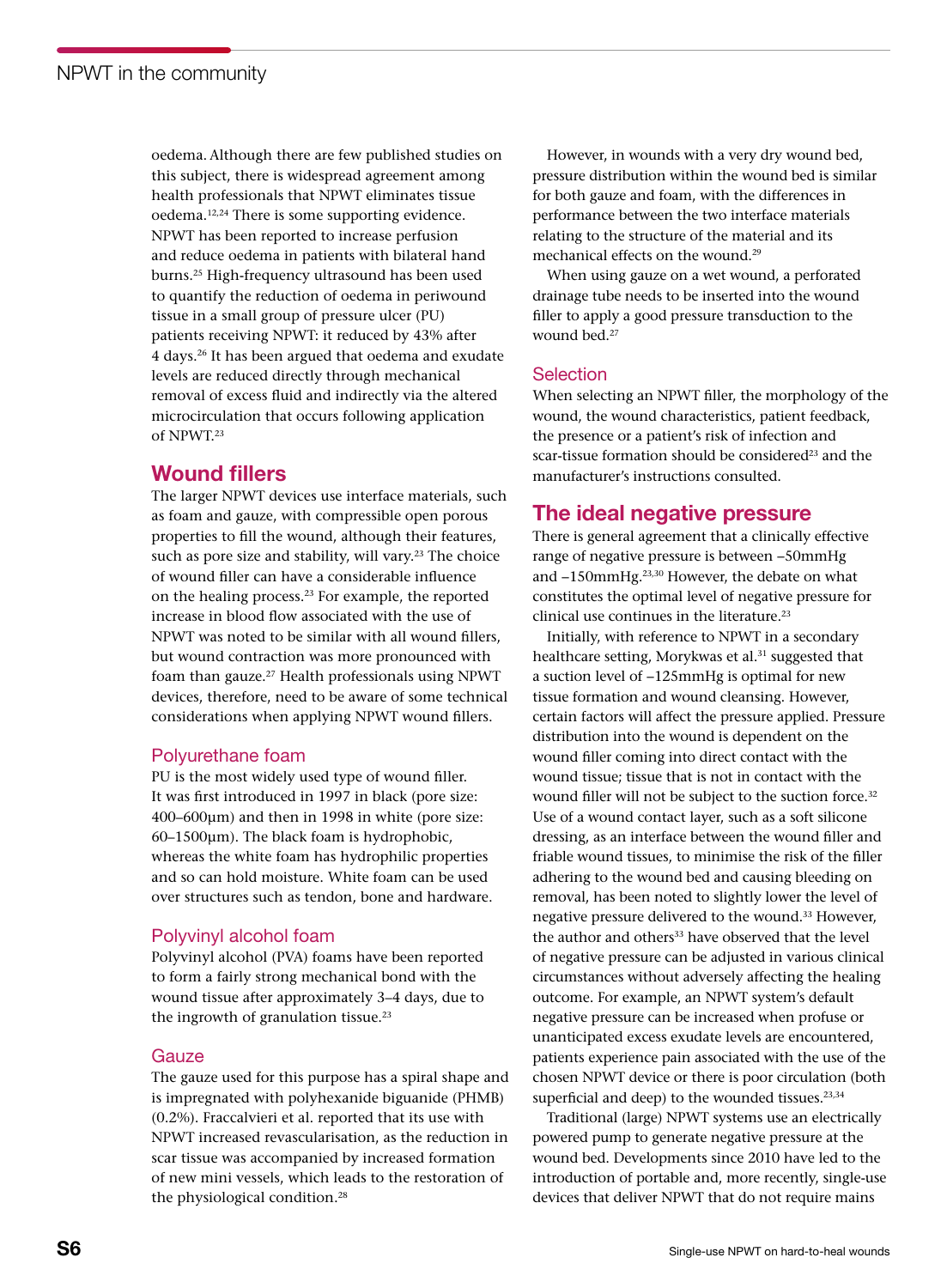power supply. These smaller, lightweight, single-use devices are mechanically (they incorporate specialised springs) or battery powered and generate continuous sub-atmospheric pressures of between −75mmHg and −125mmHg to the wound bed. When used on smaller or closed wounds, mechanically/battery powered systems have been reported to show similar efficacy and biomechanical properties, functional woundhealing benefits, ease of use and acceptability to health professionals and patients alike, when compared with electrically powered NPWT systems.35

In brief, there is clear evidence that suggests both high and low levels of suction within a range of -75mmHg to -125mmHg will induce macro-deformation and are clinically effective, with the level selected depending on the device, the patient and the wound characteristics.<sup>23</sup>

## Implementation

The first step of implementation is a holistic patient assessment to determine that the wound and care environment are suitable and safe for the chosen wound management device.36 The principle underpinning systematic wound assessment is to assess the whole of the patient and not just the hole in the patient. Therefore, assessment should consider the patient's medical history (including their current and past medical conditions); their psychological, social and spiritual history; their physical condition, including the characteristics of the wound bed, edges and surrounding skin (noting any previous wound-management regimens); and their access to specialised health services for the management of their medical condition and any ongoing wound-care needs. Full details are available elsewhere.<sup>37</sup>

NPWT should be given as part of an agreed wound management plan that has been discussed with the patient and/or their carer. As NPWT is expected to create or enhance a moist wound environment, alleviate wound symptoms, improve the condition of the wound bed, potentially reduce the bacterial burden within the wound margins and reduce the wound dimensions (Table 2), it is important to regularly reassess whether its use is still required.

Issues related to the unsuccessful implementation of NPWT in community settings include untimely patient referrals for NPWT to the community service/ tissue viability lead responsible for agreeing funding, lack of training for staff and patients, complicated funding pathways, a lack of coordination between secondary and primary care, and delayed initiation of therapy.38 Therefore, the implementation process for NPWT needs to be evidence-based, consistent and agreed across organisational boundaries.<sup>39</sup>

#### Table 2. How negative pressure wound therapy promotes healing

#### Moist wound healing

NPWT helps address the effects of excess chronic wound exudate, which contains higher levels of pro-inflammatory cytokines and lower levels of growth factors than acute wound exudate,<sup>65</sup> by removing excess fluid to promote a moisture balance in the wound margins.<sup>23</sup>

#### Reducing bacterial burden

The ongoing debate about the effect of NPWT on the bacterial burden within the wound margins has been summarised previously.<sup>23</sup> Apelqvist et al. reported that, as the adhesive drape/securing wound management material provides a barrier against secondary infection from an external source, NPWT will further reduce the bacterial load in the wound. Furthermore, a reduction of the wound infection rate and the degree of bacterial load has been described as a secondary endpoint.<sup>23</sup>

#### Wound contraction

NPWT mechanically produces a suction pressure on the wound edges that pushes onto the wound and initiates contraction.<sup>12,31</sup> The mechanical effects precipitate tissue remodelling, which can facilitate wound closure.<sup>66</sup>

## Maximising use

In the author's experience, NPWT devices/pumps were first used on acute wounds, primarily large, open or heavily exuding lesions. However, there is a growing body of evidence supporting the use of NPWT on both acute and hard-to-heal wounds.35,40,41

The large, traditional NPWT devices usually need to be carried by the patient or are attached to an infusion stand with wheels that the patient moves when mobilising; on occasion, this can adversely affect the physical domain of the patient's health-related quality of life (HRQoL), sometimes so severely that the therapy has to be discontinued.<sup>42,43</sup> Use of large NPWT devices has been reported to impair psychological aspects of patients' HRQoL, such as sleep patterns, resulting in a feeling of increased stress for some.<sup>44</sup>

Since the introduction of the portable and single-use NPWT systems in the community, increasing numbers of patients with hard-to-heal, complex (non-healing) or at-risk wounds have been treated at home with the therapy.38 This has been reported to facilitate earlier discharge of hospitalised patients,<sup>45</sup> with associated cost savings.2 Other benefits for the healthcare system are improvements in wound symptomatology, an improved wound-healing environment, better utilisation of hospital beds, higher healing rates and a reduction in hospital readmission rates.<sup>23,46,47</sup> The main indications for NPWT are listed in Table 3.

In the UK, it is now much easier to order portable NPWT devices systems before a patient's planned hospital discharge date as the consumables are available on FP10 (UK reimbursement system for devices prescribed in the community), supporting their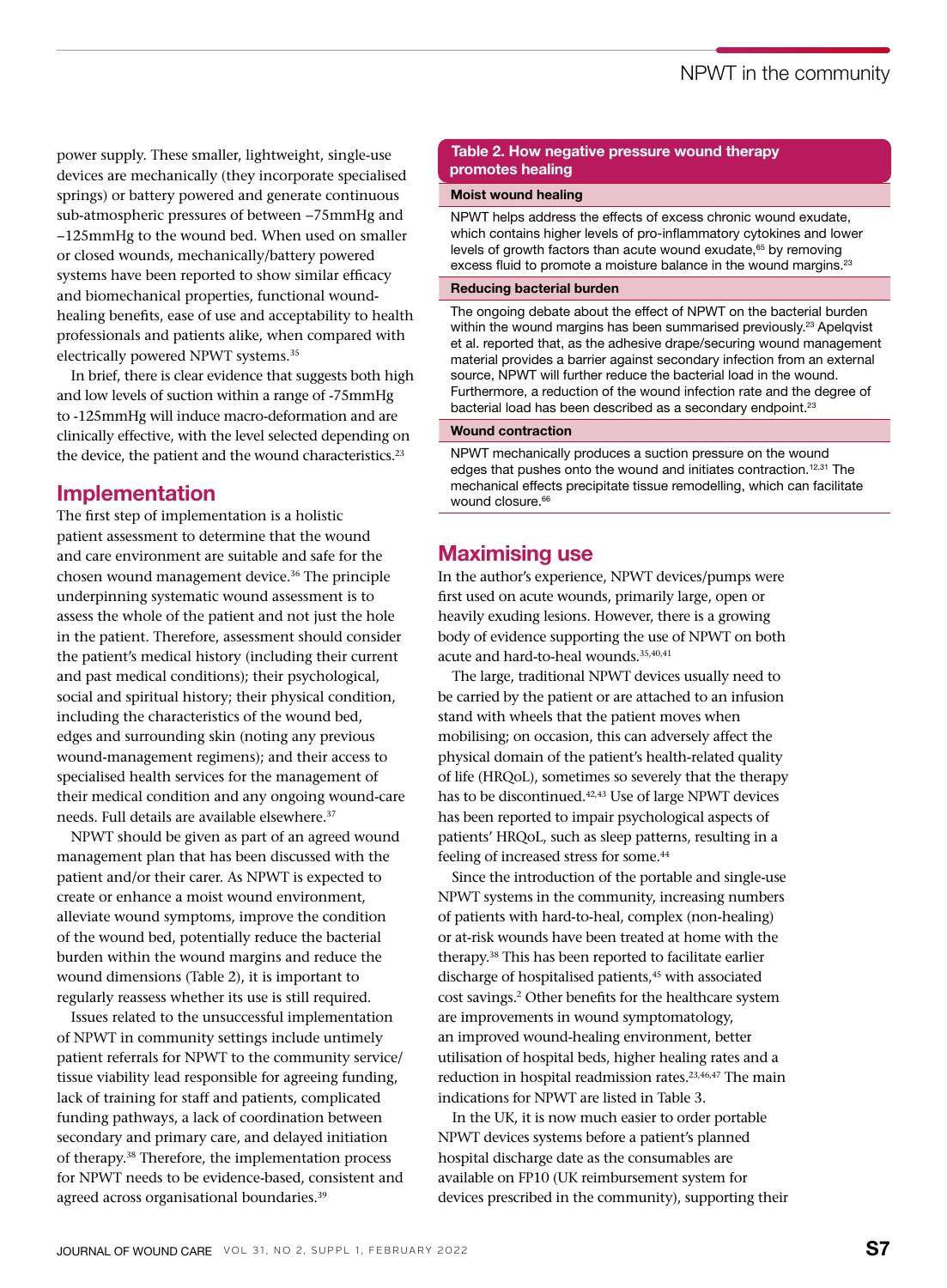#### Table 3. Summary of the main clinical indications for NPWT (based on Collier 2003; Gleeson and Bond 2013)<sup>22,51</sup>

#### Traumatic wounds

Traumatic:

- l Usually, to convert an open to a closed wound
- Management of excess exudate
- Acute burns and scalds

#### Postoperative wounds

Orthopaedic:

- **•** Periprosthetic infections of the hip and knee joint
- **•** Treatment of osteomyelitis and surgical site infection;
- **•** Exposed tendon, bone and hardware
- Plastic and reconstructive surgery:

l Abdominal surgery: direct fascial closure and hernia repair

Post-cardiovascular and vascular surgery:

- **Treatment of infected blood vessels**
- Vascular grafts
- **•** Lymphocutaneous fistulas

To reduce the number of days in intensive care, the length of hospital stay and mortality associated with surgical interventions

#### Hard-to-heal wounds

To stimulate or restart the healing process: for use in all healthcare settings and specialist wound centres or clinics, such as leg ulcer, pressure ulcer and diabetic foot ulcer clinics

Prophylactically, to minimise the risk of surgical site infection, wound breakdown and/or readmission to secondary care:<sup>67</sup> relevant to both secondary and primary care healthcare settings, as well as any postsurgical wound assessed as suitable for management in a non-acute care setting, further to a comprehensive discussion about the patient between relevant staff before discharge

> smooth transition from a secondary to a primary care setting.<sup>45</sup> Despite this, pressures on prescribing budgets might still, in some cases, inhibit the use of NPWT in primary healthcare settings.

Arguably, single-use NPWT devices are being increasingly used, particularly in the community, because they are small, discreet, simple to use and can be operated by the patient if they have sufficient manual dexterity. They also do not hinder socialising with family and friends. An individual's ability to self-manage is linked to their sense of empowerment or personal strength.<sup>48</sup> This can help promote patients' general health and wellbeing, which increases self-efficacy.<sup>49</sup> Finally, single-use NPWT devices, with their intuitive function, convenience and ease of use, are designed to support patient mobility and increase patient involvement, while remaining both clinically and cost-effective.<sup>50,51</sup> A comparison of three single-use NPWT systems is given in Table 4.

## Use on hard-to-heal wounds Venous leg ulcers

The most reported hard-to-heal wounds are venous leg ulcers (VLUs).<sup>2</sup> The gold standard treatment

for VLUs is compression therapy,<sup>52</sup> which is predominately delivered in primary healthcare settings. However, leg ulcers have a high tendency to recur,<sup>23</sup> as they are often not assessed properly (for example, with Doppler ultrasound). Wide variations in practice have been reported, including in the use of compression therapy, which is not always applied in a timely manner.<sup>53</sup> In the UK, the National Wound Care Strategy Programme recommendations for the lower limb aim to address these issues and standardise care (www.nationalwoundcarestrategy. net/lower-limb).

NPWT was quickly used for symptoms associated with hard-to-heal leg ulcers (LUs), such as the management of excess exudate, including the large amounts produced by recurrent or long-established superficial non-healing  $LUs<sub>1</sub><sup>23</sup>$  and to reduce the high interstitial pressure caused by chronic oedema.<sup>26</sup> Case studies and publications have suggested that NPWT improves LU symptomatology, enabling earlier use of interactive dressings.50,54,55 However, there remains a lack of high-quality evidence to support the use of NPWT in the management of all LUs. A Cochrane systematic review concluded there is limited evidence on the clinical effectiveness of therapy for the treatment LUs.56 More research is required.

#### Pressure ulcers

A Cochrane review concluded that use of NPWT to manage PUs is not supported by 'sufficient evidence', and there is still some uncertainty among health professionals about its effectiveness for this indication.57 Nevertheless, NPWT is increasingly being used in PU management pathways in all settings, primarily due to its flexibility.<sup>23</sup> It has been reported that it is effective in cleansing and managing exudate in this wound type,<sup>58</sup> with associated cost savings, due to a reduction in dressing-change frequency and nursing time, when compared with similar patients managed with traditional dressings.<sup>59</sup>

### Diabetic foot ulcers

NPWT can be an important adjuvant therapy for the management of diabetic foot ulcers (DFUs) and its use for that indication is increasing, particularly by diabetologists and diabetic nurse specialists.23 A Cochrane systematic review concluded that 'there is low certainty evidence to suggest that NPWT reduces the time to healing or increases the proportion of wounds healed, for postoperative foot wounds and DFUs when compared with wound dressings'.<sup>60</sup> However, NICE recommended that 'NPWT should be considered after surgical debridement for DFUs, on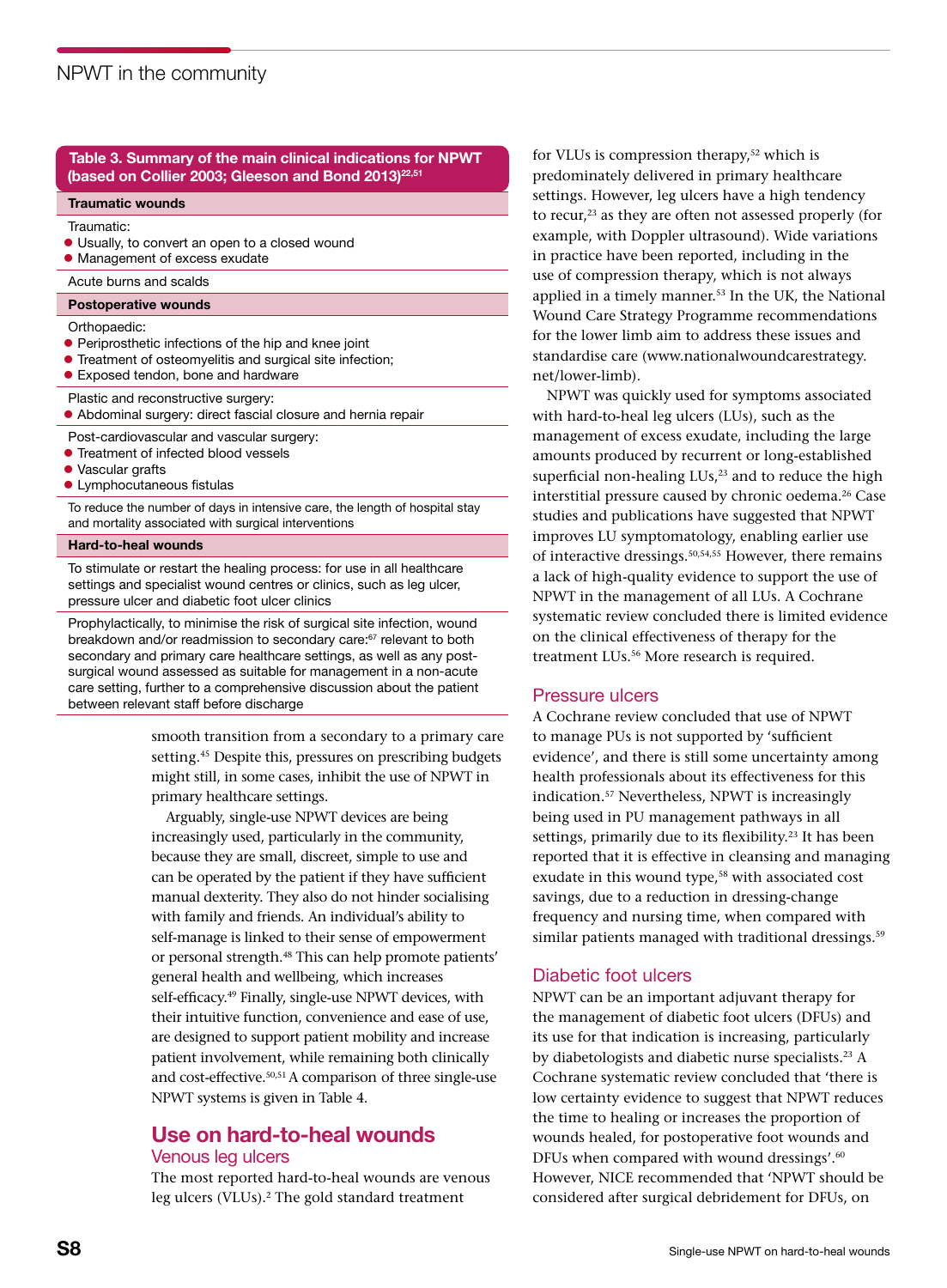## NPWT in the community

| Table 4. Comparison of three single-use negative pressure wound therapy systems |                                               |                                                                 |                                                                                               |                                                                                                                                                                                                                                 |                                                                                                                                        |  |
|---------------------------------------------------------------------------------|-----------------------------------------------|-----------------------------------------------------------------|-----------------------------------------------------------------------------------------------|---------------------------------------------------------------------------------------------------------------------------------------------------------------------------------------------------------------------------------|----------------------------------------------------------------------------------------------------------------------------------------|--|
| <b>Device</b><br>characteristics                                                | Negative pressure<br>achieved in use          | <b>Patient friendliness</b>                                     | Wound interface                                                                               | Maximum pump use                                                                                                                                                                                                                | Best evidence                                                                                                                          |  |
| PICO (Smith and<br>Nephew)                                                      | -80mmHg                                       | Yes: small, quiet,<br>easy to use and<br>comfortable to<br>wear | Combination<br>of silicone<br>adhesive layer,<br>superabsorbent<br>core and top film<br>layer | 14 days                                                                                                                                                                                                                         | Multiple publications<br>including RCTs<br>and observational<br>studies; NICE<br><b>Medical Technologies</b><br>Guidance <sup>68</sup> |  |
| SNAP (3M/KCI)                                                                   | Presets of<br>-75, -100 and<br>$-125$ mm $Hq$ | Yes: small, quiet,<br>easy to use and<br>comfortable to<br>wear | Foam interface-<br>hydrocolloid seal                                                          | 3–7 days, depending on<br>the selected preset (can<br>be 'recharged' manually<br>multiple times as required<br>due to the proprietary<br>spring mechanism that<br>generates consistent,<br>even levels of negative<br>pressure) | Two published RCTs<br>and multiple case<br>studies                                                                                     |  |
| <b>AVELLE</b><br>(ConvaTec)                                                     | -80mmHq ±<br>-20mmHg                          | Yes: small, quiet,<br>easy to use and<br>comfortable to<br>wear | Hydrofiber<br>technology                                                                      | 30 days                                                                                                                                                                                                                         | Eight general subject<br>papers referred to<br>and multiple case<br>studies                                                            |  |

*NICE: National Institute for Health and Care Excellence; RCT—randomised controlled trial*

*Note: the above information is taken from relevant company websites; for indications, refer to the manufacturer's instructions for use*

the advice of the multidisciplinary foot care service.<sup>61</sup> The findings of a meta-analysis of 11 randomised controlled trials (RCTs) 'supports the use of NPWT in the treatment of DFUs and post-operative wounds in diabetic patients', while acknowledging that more robust RCT evidence is needed to substantiate this.<sup>62</sup> Nevertheless, its conclusion also informed the latest SIGN Management of Diabetes Guideline.<sup>63</sup>

More recently, Borys et al.<sup>1</sup> concluded that, 'NPWT is a safe treatment for neuropathic, non-ischemic, and noninfected DFU in patients with type 2 diabetes mellitus', and Bishop reported benefits, including increased perfusion and reduction of oedema, when NPWT is used as part of the overall care package for these patients, provided the wound bed is prepared properly and there is support from the foot care team.64

## **Benefits**

The cost of advanced therapies may seem high. It has been suggested that an expensive therapy can be defined as one that does not work, cannot achieve the clinical goal or is inappropriate for the patient. This will prolong healing, reduce patient adherence to treatment and, potentially, have adverse outcomes. Advanced treatments are not expensive when used appropriately.2 The benefits of single-use NPWT systems for primary healthcare settings are given in Box 1. The overall benefits of NPWT are summarised in Box 2.

#### Box 1. Benefits of single-use negative pressure wound therapy in primary settings

- **•** Small and portable
- Lightweight and single use: individual units can be used for between 7 and 30 days\*
- **Quiet and discreet (can be hidden under clothing,** depending on the wound site)
- $\bullet$  Intuitive and easy to use
- Reported to improve a patient's quality of life
- l Minimises the negative impact on a patient's 'normal' activities of daily living
- **Clinically and cost effective**
- *\* Refer to relevant manufacturer's instructions*

#### Box 2. Additional reported benefits of the use of negative pressure wound therapy in all settings

- **Reduction in wound dressing costs by improving** outcomes and reducing the need for interactive wound dressings
- **.** Improved healing outcomes, with reduction in wound size and accelerated wound healing, and more effective management of symptomatology, such as exudate control<sup>67</sup>
- **Facilitation of earlier patient discharge from secondary** healthcare settings<sup>67</sup>
- Negligible administration costs (single-use pump systems can be prescribed, so no need to transfer funding costs between organisations)<sup>51</sup>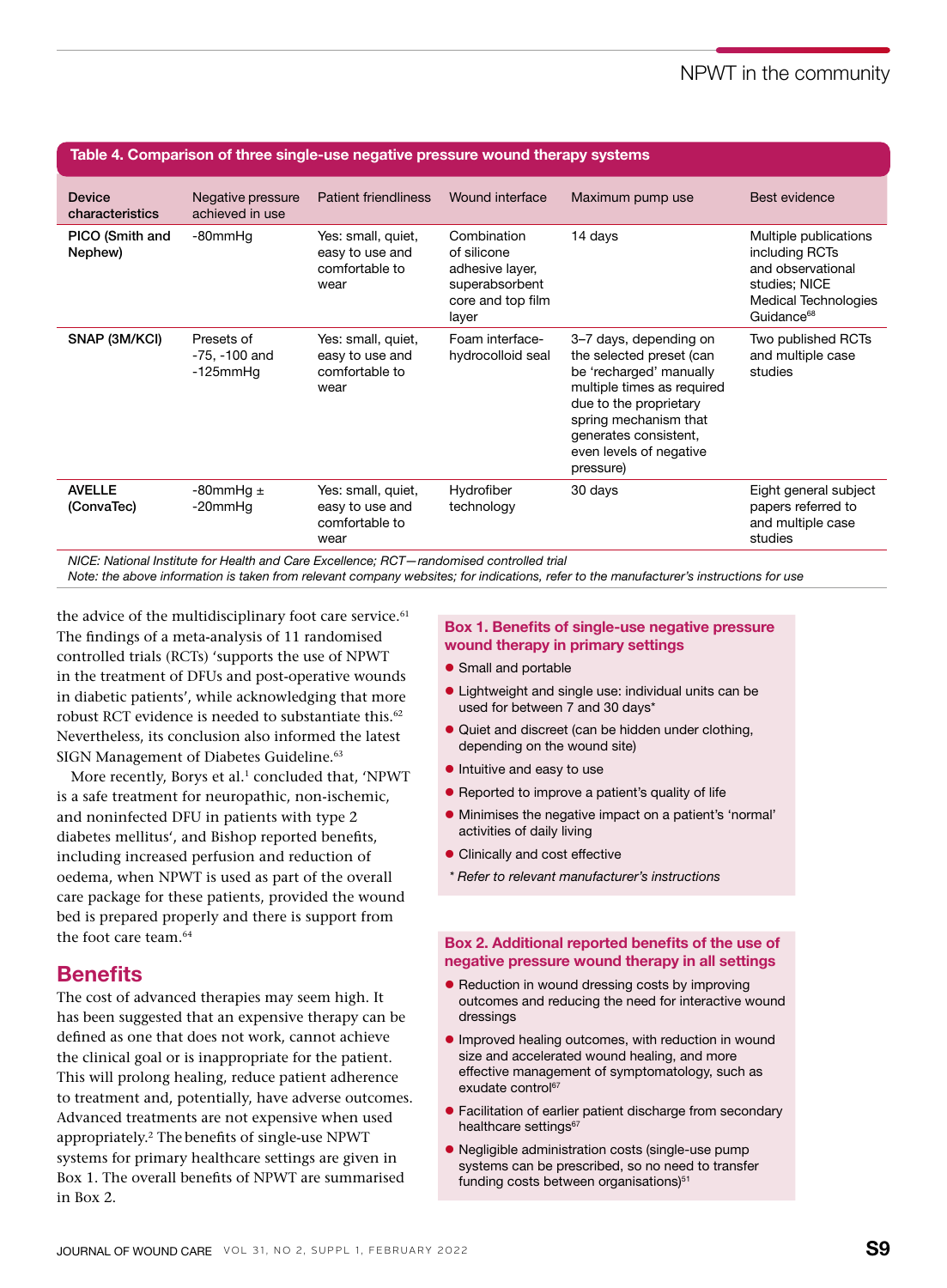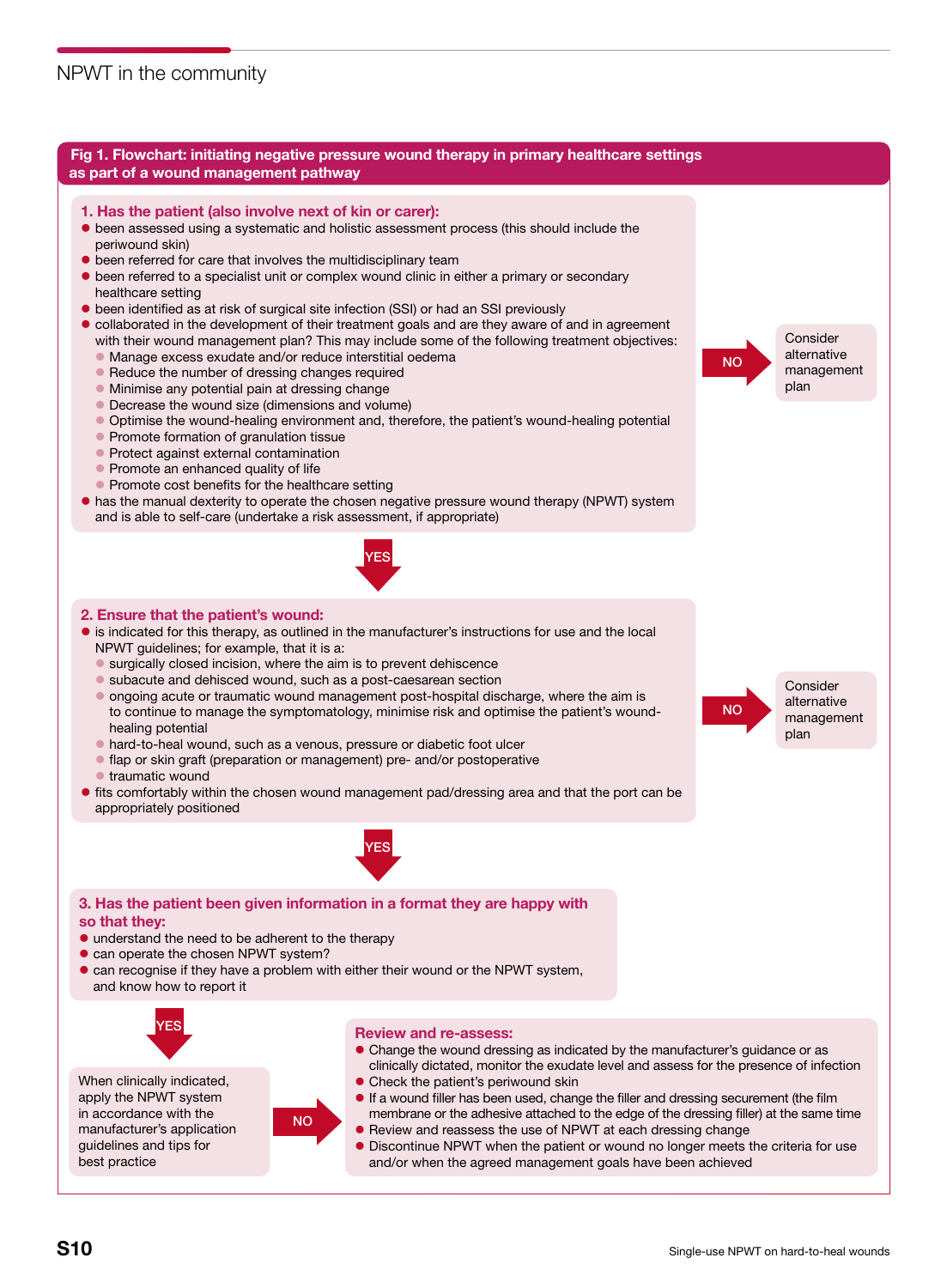Fig 1 presents a pathway for implementation of NPWT in primary care settings. Like any flowchart, it will need to be adapted to reflect local healthcare provision and differing country healthcare systems, such as in Europe. For example, in France, patients who need NPWT must join a home care hospital, which will give them access to the therapy at home following an holistic assessment, supplemented with weekly assessments at the hospital's outpatient clinic, as well as training and support for the primary care team.

## **Conclusion**

This review has discussed the concept of NPWT and its effective use in clinical practice, with suggested cost benefits for both primary and secondary healthcare settings. Seminal and more recent evidence has been used to support the use of NPWT in a variety of settings, as well as to highlight the need for a larger evidence base. All clinicians who use this therapy should have a clear knowledge of the NPWT device they are using. Patients should always be involved in setting treatment goals, and they should be given verbal and written information on how the NPWT device operates and what do if any problems occur. With consent from the patient, this advice should also be shared with carers and family members.

#### *Acknowledgement*

*Additional content by Jenny Hurlow, Wound Specialised Nurse Practitioner, Advanced Wound Care, Southaven, Mississippi, US and Joy Tickle, Nurse Consultant, Isle of Wight Trust, UK*

- 1. Borys S, Hohendorff J, Koblik T et al. Negative-pressure wound therapy for management of chronic neuropathic noninfected diabetic foot ulcerations: short-term efficacy and longterm outcomes. Endocrine. 2018; 62(3):611–6. https://doi. org/10.1007/s12020-018-1707-0
- 2. Atkin L, Bucko Z, Montero EC et al. Implementing TIMERS: the race against hard-to-heal wounds. J Wound Care. 2019; 28(Sup3a):S1–50. https://doi.org/10.12968/jowc.2019.28.Sup3a. S1
- 3. Eurostat. Ageing Europe: statistics on population developments. 2020. https://tinyurl.com/mtxbbsrd (accessed 10 January 2022)
- 4. Office for National Statistics. Living longer: how our population is changing and why it matters. 2020. https://tinyurl. com/3vnff89t (accessed 10 January 2022)
- 5. International Lymphoedema Framework. Chronic oedema. J Wound Care. 2021; 30(12, suppl. 1):S7–20
- 6. National Health Service. The NHS Long Term Plan: a summary. https://tinyurl.com/2hvy8xdc (accessed 10 January 2022)
- 7. NHS Improvement. 2020 objectives. https://tinyurl. com/2p94awu6 (accessed 10 January 2022)
- 8. Guest JF, Fuller GW, Vowden P. Cohort study evaluating the burden of wounds to the UK's National Health Service in 2017/2018: update from 2012/2013. BMJ Open. 2020; 10(12):e045253. https://doi.org/10.1136/bmjopen-2020-045253
- 9. Schofield A. What have tissue viability services learnt from the coronavirus pandemic? Nurs Times. 2021;117(3):23–25. https:// tinyurl.com/2p8mua9e (accessed 10 January 2022)
- 10. Margolis DJ, Kantor J, Santanna J et al. Effectiveness of platelet

releasate for the treatment of diabetic neuropathic foot ulcers. Diabetes Care. 24(3):483–8

- 11. Collier M. The elements of wound assessment. Nurs Times. 2003; 99(13):48–9
- 12. Argenta LC, Morykwas MJ. Vacuum-assisted closure: a new method for wound control and treatment: clinical experience. Ann Plast Surg. 1997; 38(6):563–76
- 13. Winter GD. Formation of the scab and the rate of epithelialization of superficial wounds in the skin of the young domestic pig. Nature. 1962; 193(4812):293–4. https://doi. org/10.1038/193293a0
- 14. Wounds UK. A next generation foam: Aquacel® Foam Dressing. 2012. https://tinyurl.com/bv4r3p6v (accessed 19 January 2022)
- 15. Ranaweera A. Negative pressure wound therapy. DermNet NZ, 2013. https://tinyurl.com/4c95vsu9 (accessed 10 January 2022)
- 16. Ingber D. How cells (might) sense microgravity. FASEB J. 1999; 13(suppl.):S3–15. https://doi.org/10.1096/fasebj.13.9001.s3
- 17. Orgill DP, Bayer LR. Negative pressure wound therapy: past, present and future. Int Wound J. 2013; 10:(suppl. 1):15–9. https://doi.org/10.1111/iwj.12170
- 18. Chang H, Wang B-W, Kuan P et al. Cyclical mechanical stretch enhances angiopoietin-2 and Tie2 receptor expression in cultured human umbilical vein endothelial cells. Clin Sci (Lond). 2003; 104(4):421–8. https://doi.org/10.1042/
- 19. Labler L, Rancan M, Mica L et al. Vacuum-assisted closure therapy increases local interleukin-8 and vascular endothelial growth factor levels in traumatic wounds. J Trauma. 2009; 66(3):749–57. https://doi.org/10.1097/TA.0b013e318171971a
- 20. Lalezari S, Lee CJ, Borovikova AA et al. Deconstructing negative pressure wound therapy. Int Wound J. 2017; 14(4):649–57. https://doi: 10.1111/iwj.12658
- 21. Wilkes R, Zhao Y, Kieswetter K et al. Effects of dressing type on 3D tissue microdeformations during negative pressure wound therapy: a computational study. J Biomech Eng. 2009; 131(3):031012. https://doi.org/10.1115/1.2947358
- 22. Collier M. Understanding wound inflammation. Knowledge wound care supplement. Nurs Times. 2003; 99(25):63–4. https:// tinyurl.com/3ys228sp (accessed 10 January 2022)
- 23. Apelqvist J, Willy C, Fagerdahl A-M et al. EWMA Document: Negative pressure wound therapy. J Wound Care. 2017; 26(suppl. 3):S1–154. https://doi.org/10.12968/jowc.2017.26. Sup3.S1
- 24. Kairinos N, Solomons M, Hudson DA. The paradox of negative pressure wound therapy: in vitro studies. J Plast Reconstr Aesthet Surg. 2010; 63(1):174–9. https://doi.org/10.1016/j. bjps.2008.08.037
- 25. Webb LX. New techniques in wound management: vacuumassisted wound closure. J Am Acad Orthop Surg. 2002; 10(5):303–11. https://doi.org/10.5435/00124635-200209000- 00002
- 26. Young SR, Hampton S, Martin R. Non-invasive assessment of negative pressure wound therapy using high frequency diagnostic ultrasound: oedema reduction and new tissue accumulation. Int Wound J. 2013; 10(4):383–8. https://doi. org/10.1111/j.1742-481X.2012.00994.x
- 27. Malmsjö M, Lindstedt S, Ingemansson R. Influence on pressure transduction when using different drainage techniques and wound fillers (foam and gauze) for negative pressure wound therapy. Int Wound J. 2010; 7(5):406–12. https://doi. org/10.1111/j.1742-481X.2010.00706.x
- 28. Fraccalvieri M, Scalise A, Ruka E et al. Negative pressure wound therapy using gauze and foam: histological, immunohistochemical, and ultrasonography morphological analysis of granulation and scar tissues. Eur J Plast Surg. 2014; 37(8):411–6. https://doi.org/10.1007/s00238-014-0964-2
- 29. Fraccalvieri M, Zingarelli E, Ruka E et al. Negative pressure wound therapy using gauze and foam: histological, immunohistochemical and ultrasonography morphological analysis of the granulation tissue and scar tissue. Preliminary report of a clinical study. Int Wound J. 2011; 8(4):355–64. https://doi.org/10.1111/j.1742-481X.2011.00798.x
- 30. Coutin JV, Lanz OI, Magnin-Bissel GC et al. Cefazolin concentration in surgically created wounds treated with negative pressure wound therapy compared to surgically created wounds treated with nonadherent wound dressings. Vet Surg. 2015; 44(1):9–16. https://doi.org/10.1111/j.1532-950X.2014.12218.x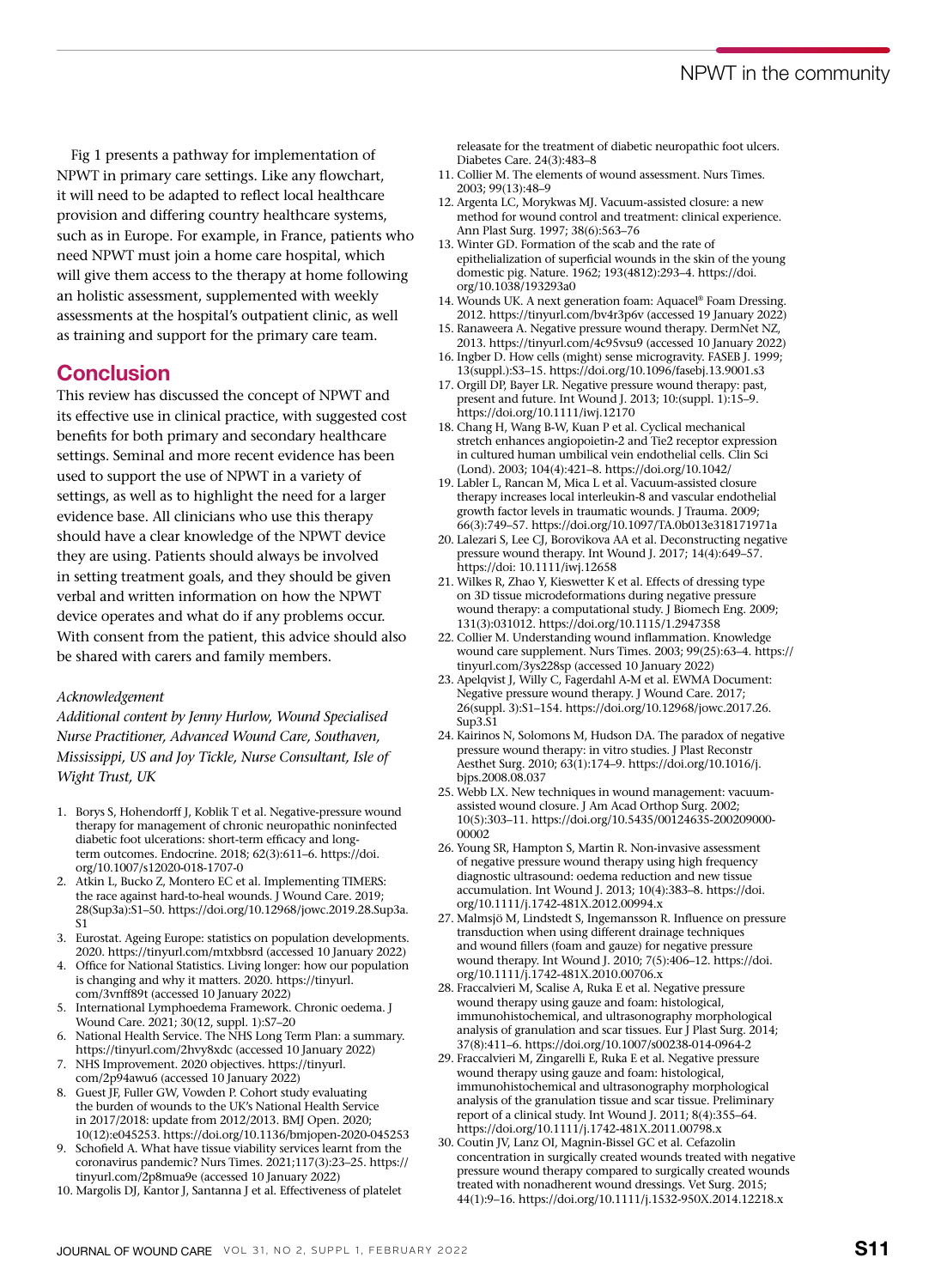- 31. Morykwas MJ, Argenta LC, Shelton-Brown EI et al. Vacuumassisted closure: a new method for wound control and treatment: animal studies and basic foundation. Ann Plast Surg. 1997; 38(6):553–62. https://doi.org/10.1097/00000637- 199706000-00001
- 32. Birke-Sorensen H, Malmsjö M, Rome P et al. Evidence-based recommendations for negative pressure wound therapy: treatment variables (pressure levels, wound filler and contact layer): steps towards an international consensus. J Plast Reconstr Aesthet Surg. 2011; 64(suppl.):S1–16. https://doi. org/10.1016/j.bjps.2011.06.001
- 33.Torbrand C, Ingemansson R, Gustafsson L et al. Pressure transduction to the thoracic cavity during topical negative pressure therapy of a sternotomy wound. Int Wound J. 2008; 5(4):579–84. https://doi.org/10.1111/j.1742-481X.2007.00425.x
- 34. Petzina R, Ugander M, Gustafsson L et al. Hemodynamic effects of vacuum-assisted closure therapy in cardiac surgery: assessment using magnetic resonance imaging. J Thorac Cardiovasc Surg. 2007; 133(5):1154–62. https://doi. org/10.1016/j.jtcvs.2007.01.011
- 35. Armstrong DG, Marston WA, Reyzelman AM et al. Comparative effectiveness of mechanically and electrically powered negative pressure wound therapy devices: a multicenter randomized controlled trial. Wound Repair Regen. 2012; 20(3):332–41. https://doi.org/10.1111/j.1524-475X.2012.00780.x
- 36. Chamanga E. Wound assessment and treatment in primary care. Ind Nurs. 2016; 5:18–23. https://tinyurl.com/2ady3et7 (accessed on 20 January 2020)
- 37. Dowsett C, Von Haller B. The triangle of wound assessment: a holistic framework from wound assessment to management goals and treatments. Wounds International. 2017; 8(4):34–9
- 38. Ousey KJ, Milne J. Exploring portable negative pressure wound therapy devices in the community. Br J Community Nurs. 2014; March(suppl.):S14:S16–20. https://doi.org/10.12968/ bjcn.2014.19.sup3.s14
- 39. Vig S, Dowsett C, Berg L et al. Evidence-based recommendations for the use of negative pressure wound therapy in chronic wounds: steps towards an international consensus. J Tissue Viability. 2011; 20(suppl.):S1–18. https://doi.org/10.1016/j. jtv.2011.07.002
- 40. Armstrong DG, Marston WA, Reyzelman AM et al. Comparison of negative pressure wound therapy with an ultraportable mechanically powered device vs. traditional electrically powered device for the treatment of chronic lower extremity ulcers: a multicenter randomized-controlled trial. Wound Repair Regen. 2011; 19(2):173–80. https://doi.org/10.1111/j.1524- 475X.2010.00658.x
- 41. Guffanti A. Negative pressure wound therapy in the treatment of diabetic foot ulcers: a systematic review of the literature. J Wound Ostomy Continence Nurs. 2014;41(3):233–7. https://doi. org/10.1097/WON.0000000000000021.)
- 42. Andrews A, Upton D. Negative pressure wound therapy: improving the patient experience (part 3). J Wound Care. 2013; 22(12):671–8. https://doi.org/10.12968/jowc.2013.22.12.671
- 43. Upton D, Stephens D, Andrews A. Patients' experiences of negative pressure wound therapy for the treatment of wounds: a review. J Wound Care 2013a; 22(1): 34–9. https://doi. org/10.12968/jowc.2013.22.1.34
- 44. Upton D, Andrews A. Negative pressure wound therapy: improving the patient experience Part 2 of 3. J Wound Care. 2013b; 22(11):582–91. https://doi.org/10.12968/ jowc.2013.22.11.582
- 45. Guy H., Grothier L. Using negative pressure therapy in wound healing. Nurs Times. 2012;108(36):16–20. https://tinyurl. com/2p85crts (accessed 10 January 2022)
- 46. Hampton J. Providing cost-effective treatment of hard-toheal wounds in the community through use of NPWT. Br J Community Nurs. 2015; 20(Suppl.6):S14–20. https://doi. org/10.12968/bjcn.2015.20.Sup6.S14
- 47. Dowsett C, Hampton J, Myers D et al. Use of PICO to improve clinical and economic outcomes in hard-to-heal wounds. Wounds Int. 2017;8(2):52–58
- 48. Kristjansdottir OB, Stenberg U, Mirkovic J et al. Personal strengths reported by people with chronic illness: a qualitative study. Health Expect. 2018; 21(4):787–95. https://doi. org/10.1111/hex.12674
- 49. Sharpe A, Myers D, Searle R. Using single-use negative pressure wound therapy for patients with complicated diabetic foot ulcers: an economic perspective. Wounds UK. 2018; 14(4):89– 93
- 50. Hurd T, Trueman P, Rossington A. Use of a portable, single-use negative pressure wound therapy device in home care patients with low to moderately exuding wounds: a case series. Ostomy Wound Manage. 2014; 60(3):30–6
- 51. Gleeson L, Bond M. Using a portable multi-week single patient use negative pressure wound therapy device to facilitate faster discharge. Wounds UK. 2015; 11(2):104–11
- 52. Chamanga ET. Managing leg ulcers in primary care. Nurs Practice. 2016. https://tinyurl.com/2yxunp8v (accessed 10 January 2022)
- 53. Guest JF, Fuller GW, Vowden P. Venous leg ulcer management in clinical practice in the UK: costs and outcomes. Int Wound J. 2018; 15(1):29–37. https://doi.org/10.1111/iwj.12814
- 54. Lerman B, Oldenbrook L, Eichstadt SL et al. Evaluation of chronic wound treatment with the SNaP wound care system versus modern dressing protocols. Plast Reconstr Surg. 2010; 126(4):1253–61. https://doi.org/10.1097/ PRS.0b013e3181ea4559
- 55. Schwartz JA, Goss SG, Facchin F et al. Single-use negative pressure wound therapy for the treatment of chronic lower leg wounds. J Wound Care. 2015; 24(suppl. 2):S4–S9. https://doi. org/10.12968/jowc.2015.24.Sup2.S4
- 56. Dumville JC, Land L, Evans D et al. Negative pressure wound therapy for treating leg ulcers. Cochrane Database Syst Rev. 2015; (7):CD011354. https://doi.org/10.1002/14651858. CD011354.pub2
- 57. Dumville JC, Webster J, Evans D et al. Negative pressure wound therapy for treating pressure ulcers. Cochrane Database Syst Rev. 2015; 5: CD011334. https://doi.org/10.1002/14651858. CD011334.pub2
- 58. Bazalinski D, Wiech P, Kaczmarska D et al. Use of controlled negative pressure in management of phlegmon caused by fulminant complication of pressure wound: a case report. Medicine (Baltimore). 2018; 97(28):e11319. https://doi. org/10.1097/MD.0000000000011319
- 59. Dwivedi MK, Srivastava RN, Bhagat AK et al. Pressure ulcer management in paraplegic patients with a novel negative pressure device: a randomised controlled trial. J Wound Care. 2016; 25(4):199–207. https://doi.org/10.12968/ jowc.2016.25.4.199
- 60. Liu Z, Dumville JC, Hinchliffe RJ et al. Negative pressure wound therapy for treating foot wounds in people with diabetes mellitus. Cochrane Database Syst Rev. 2018; 10:CD010318. https://doi.org/10.1002/14651858.CD010318.pub3
- 61. National Institute for Health and Care Excellence. Diabetic foot problems: prevention and management. 2019. https://tinyurl. com/mz53f422 (accessed 10 January 2022)
- 62. Liu S, He C-Z, Cai Y-T et al. Evaluation of negative-pressure wound therapy for patients with diabetic foot ulcers: systematic review and meta-analysis. Ther Clin Risk Manag. 2017; 13:533–44. https://doi.org/10.2147/TCRM.S131193
- 63. Scottish Intercollegiate Guidelines Network (SIGN). Evidence note 88: negative pressure wound therapy. https://tinyurl. com/2p8n3eax (accessed 10 January 2022)
- 64. Bishop A. Negative pressure wound therapy for treating diabetic foot ulcers. Diabetic Foot J. 2020; 23(4): 36–41. https://tinyurl. com/mj9ntwhr (accessed 10 January 2022)
- 65. World Union of Wound Healing Societies. Consensus document: wound exudate, effective assessment and management. 2019. https://tinyurl.com/255hajfr (accessed 20 January 2022)
- 66. Li Z, Yu Q, Wang S et al. Impact of negative-pressure wound therapy on bacterial behaviour and bioburden in a contaminated full-thickness wound. Int Wound J. 2019; 16(5):1214–21. https://doi.org/10.1111/iwj.13197
- 67. Malmsjö M, Huddleston E, Martin R. Biological effects of a disposable, canisterless negative pressure wound therapy system. Eplasty. 2014; 14:e15
- 68. National Institute for Health and Care Excellence. PICO negative pressure wound dressing. Medical technologies guidance (MTG43). 2019. https://tinyurl.com/2p97s5zj (accessed 17 January 2022)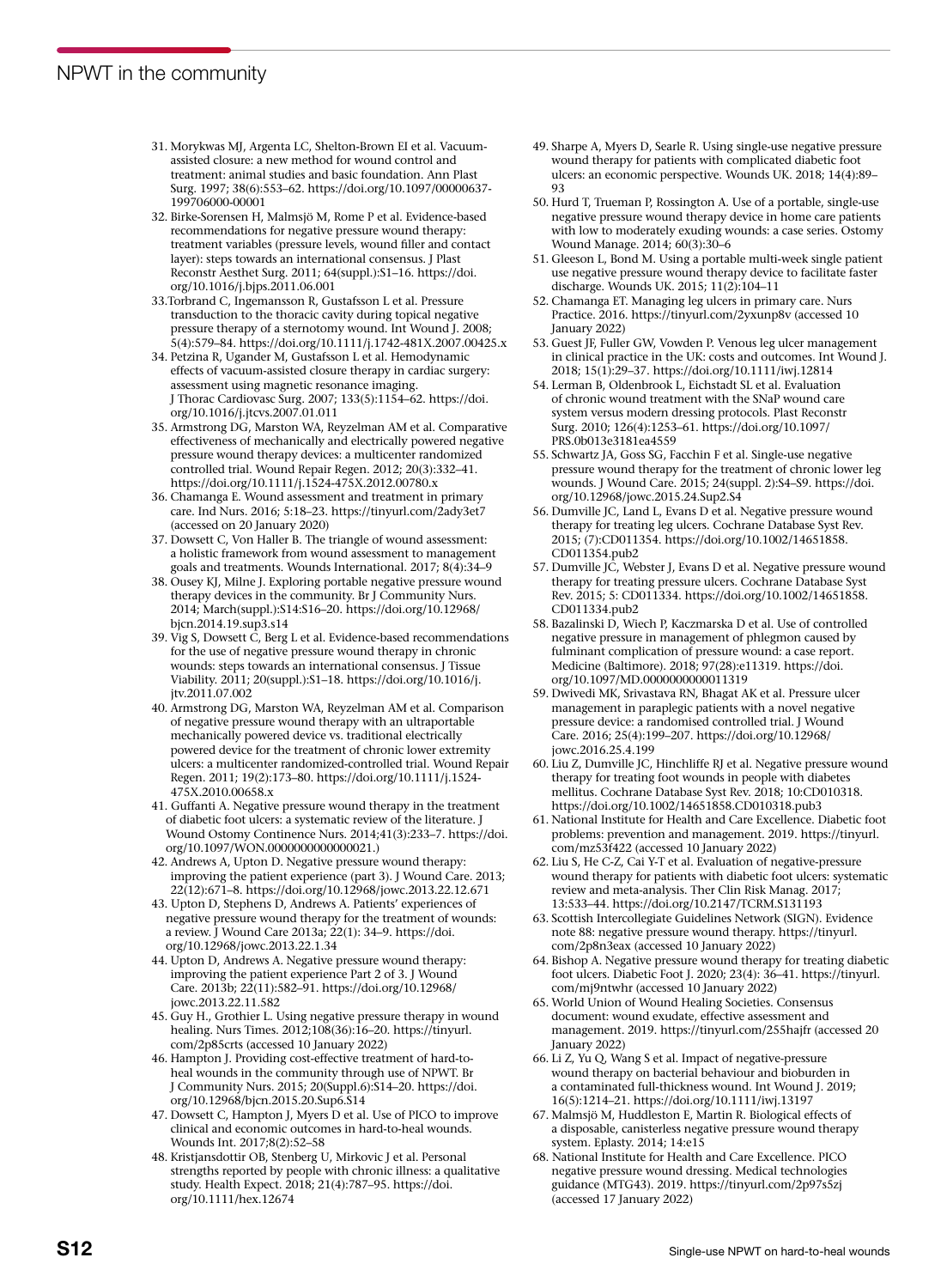# **Single-use negative pressure wound therapy with a Hydrofiber dressing: the perfect match**

## What is Avelle?

Avelle (ConvaTec) is a single-use, portable negative pressure wound therapy (NPWT) system indicated for a broad range of low to moderately exuding acute or chronic wounds.

The Avelle pump is small and lightweight, with a single-button operation. It can be used for up to 30 days\* to suit short or extended therapy requirements. A range of wound dressing sizes are available for use during this 30-day period, offering clinicians the flexibility to change the dressing size as the wound measurements and exudate levels change.

## The dressing

The Avelle NPWT wound dressing is designed to allow transmission of continuous negative pressure of 80mmHg† across the wound surface, even under up to four layers of Aquacel Extra filler dressings (ConvaTec):1

- l The primary dressing contact layer consists of one layer of apertured Hydrofiber technology, which forms a soft but viscous gel on contact with wound exudate
- l The dressing pad contains an additional eight layers of apertured and fenestrated Hydrofiber technology for more absorption
- l The pad is covered with polyester foam, which is designed to aid distribution of negative pressure across the dressing
- l The next layer is a showerproof film cover, which is designed to provide a bacterial and viral barrier, while permitting evaporation of moisture vapour to aid overall fluid handling.
- l The dressing is secured with a soft silicone border, along with film fixation strips to minimise risk of air leaks.

The interactive Avelle NPWT dressing responds to the wound environment by locking exudate and bacteria into its structure, while allowing transmission of NPWT to the wound. This mode of action facilitates a beneficial moist wound healing environment. The dressing is also capable of maintaining negative pressure within the dressing for up to 60 minutes after disconnection from the pump via a one way valve.<sup>1</sup>



#### \*Battery change may be required † ±20mmHg

1. ConvaTec. Assessment of the in-vitro properties Avelle™ Negative Pressure Wound Therapy Dressing. WHRI4520 MS128. 2015. Data on file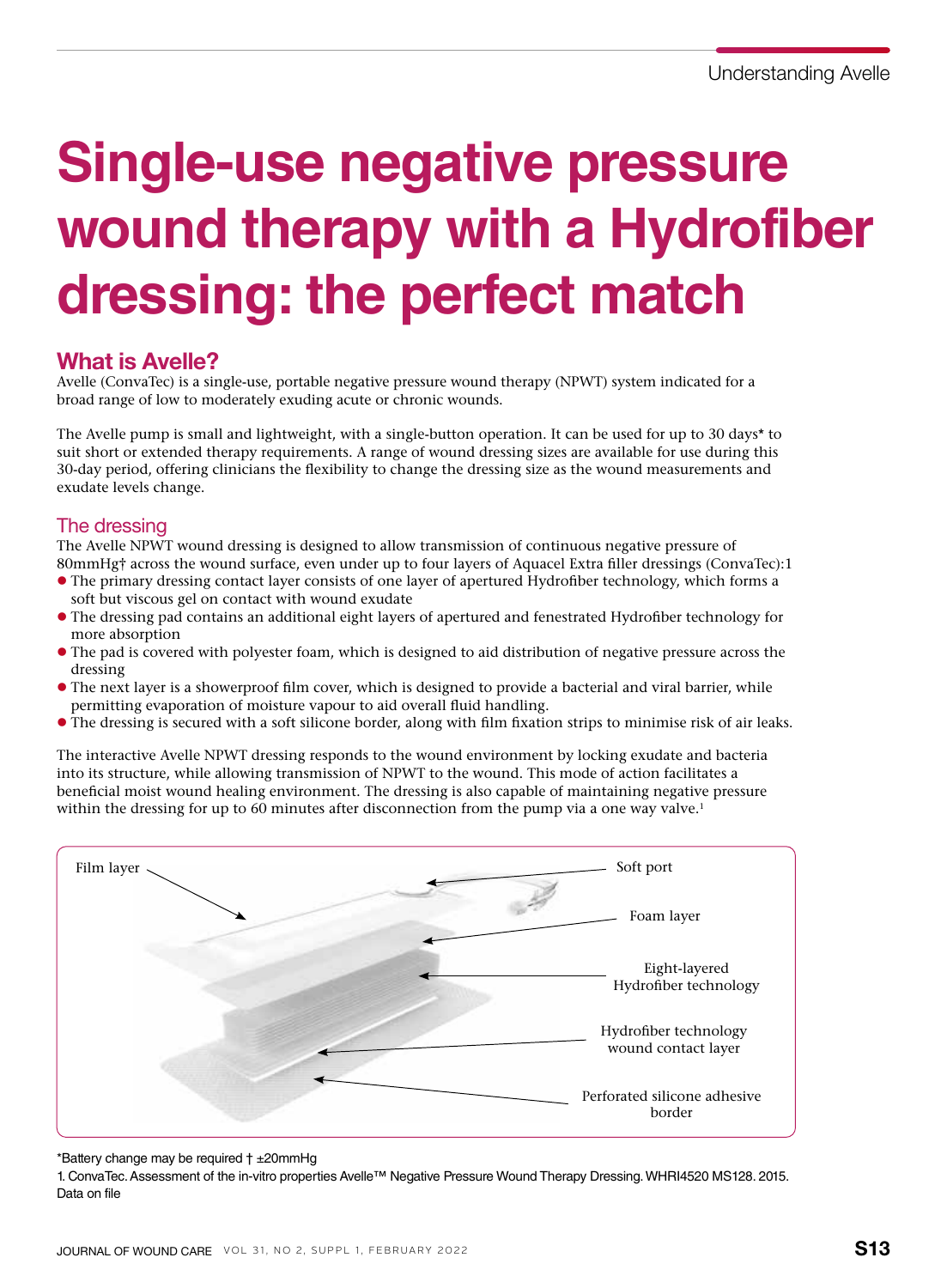## Avelle: how clinicians make best use of it, in their own words

## Philippe Leger, Angiologist, Wound Ulcer Centre, Clinique Pasteur, Toulouse,

France



## Q: What made you initially decide to use Avelle?

A: We first used Avelle on skin grafts and non-healing venous leg ulcers (VLUs) that were not responding to standard of care. At the time, we were using another type of portable negative pressure wound therapy (NPWT) and wanted to try out an alternative, to see if it would be easier to use.

### Q: What indications do you use it on?

A: For several years now, we have been using Avelle on venous and arterial leg ulcers, diabetic foot ulcers (DFUs) and punch grafts.

### Q: In your clinical practice, what are your key motivators for using Avelle?

A: Our main motivation is the clinical results that we have achieved with the device. Others are its ease of use, the speed with which staff can be trained on how to use it and how well tolerated it is by patients.

## Q: How do you determine that it is safe to use Avelle?

A: In our experience, Avelle is safe for use on most of the wounds types we see: it has not caused any trauma to the wound bed or periwound skin, which is often fragile in the wound types that we use it on, and it is possible to visually check the amount of exudate that has been captured and thus determine if a dressing change is required. Furthermore, it can be used with compression therapy in VLUs and offloading in DFUs.

## Q: When you apply Avelle, what are your typical treatment goals?

- A: We mostly use Avelle either to restart the healing process, prepare for a skin graft or help with graft take. With DFUs, which we do not graft, we use it to obtain good granulation tissue.
- Q: In general, at what stage in the treatment pathway do you apply Avelle?
- A: When we first started using Avelle, we used to wait for quite a long time in before applying it (ie, until it was clear that the wound was not responding to standard of care). Now, we often suggest using it before grafting and on nonhealing DFUs to save time.
- Q: When you are considering Avelle, how do you involve the patient in clinical decision-making?
- A: When we offer patients treatment with Avelle, we explain why it is needed and that the goal is to accelerate healing. We then show them the device, so they can see and handle it, give them photos of it in place on the same or similar wound type to theirs, and explain how the device is used and the wound's progress is monitored. Patients are usually quite happy to use it.

## Q: How do you determine that Avelle has achieved your treatment goals and it is time to stop using it?

A: For grafts, we use it to prepare the wound for the procedure and to help to achieve graft take. In DFUs, we continue using it until there is a good progression towards healing and no slough. We then use standard of care alone.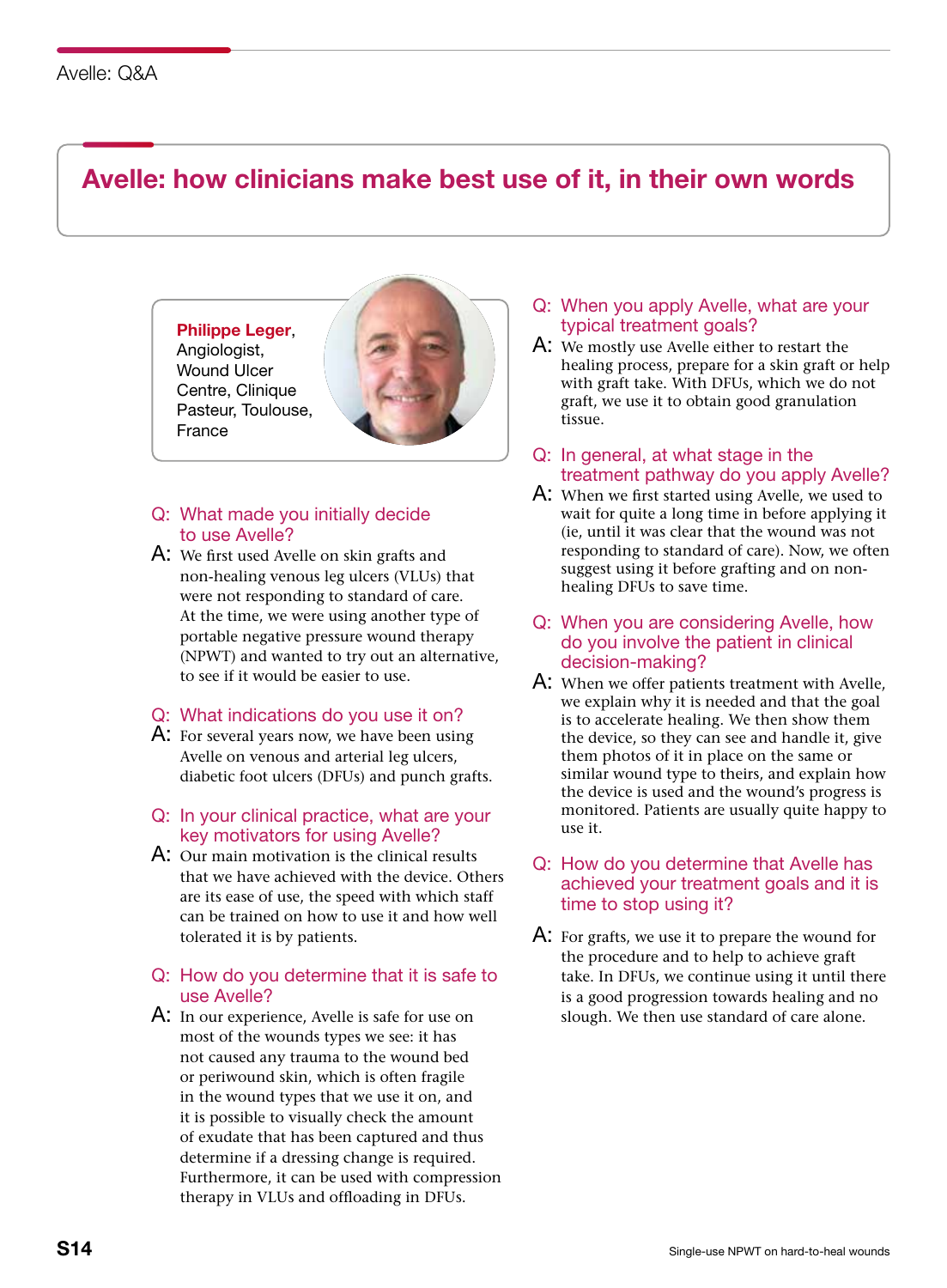Diego Mastronicola Dermatologist, Outpatient Wound Healing Centre, Local Health System, Frosinone, Italy



## Q: What made you initially decide to use Avelle?

A: The beneficial effects of negative pressure wound therapy (NPWT) combined with exudate management of carboxymethyl cellulose (CMC) fibres (Hydrofiber).

## Q: What indications do you use it on?

- A: Principally, venous leg ulcers (VLUs) that do not respond to standard treatment (compression therapy and advanced wound dressings). We also use it on small, shallow acute or traumatic wounds, small dehisced surgical wounds and low to moderately exuding hard-to-heal wounds, including diabetic foot ulcers (DFUs).
- Q: In your clinical practice, what are your key motivators for using Avelle?
- A: To stimulate healing and manage exudate under compression in VLUs, and to accelerate healing in other types of hard-to-heal wounds.
- Q: How do you determine that it is safe to use Avelle?
- A: Absence of adverse events on wound bed; low to moderate exudate level and no maceration or damage to the periwound skin. We mainly use Avelle on VLUs and DFUs.
- Q: When you apply Avelle, what are your typical treatment goals?
- A: To stimulate granulation tissue formation, manage exudate, protect the periwound skin and accelerate healing in slow or non-healing wounds.

### Q: In general, at what stage in the treatment pathway do you apply Avelle?

A: When the wound bed has been sufficiently debrided and comprises ≥80% granulation tissue, the exudate level is low to moderate, and there are no clinical signs of wound

infection. The device's ability to lock in exudate and thus bacteria is particularly useful in wounds at high risk of infection, such as DFUs.

- Q: When you are considering Avelle, how do you involve the patient in clinical decision-making?
- A: Single-use NPWT is an easy-to-use adjunctive to standard of care. We explain the treatment goals to patients and their care-givers, and show them how to manage the system.
- Q: How do you determine that Avelle has achieved your treatment goals and it is time to stop using it?
- A: When the wound bed preparation has been optimised. For venous or mixed-aetiology leg ulcers and superficial surgical or traumatic wounds, when there is 100% healthy granulation tissue and the exudate volume is low, and there is evidence of epithelial tissue migration from the wound margins. For DFUs, this is when the wound bed is ready for grafting.

## Endika Nevado **Sánchez**

Medical Doctor, **Department** of Plastic and **Reconstructive** Surgery, Burgos



University Hospital, Burgos, Spain

## Q: What made you initially decide to use Avelle?

A: Avelle combines the ease of use of portable negative pressure wound therapy (NPWT) with the exudate management and healing properties of Hydrofiber technology, enabling us to accelerate wound healing. We have also observed improved scar quality with the device.

## Q: What indications do you use it on?

A: We use Avelle on skin grafts that have not responded to standard of care, where the quality of the wound bed is poor or irregular. We also use it to help grafts on complicated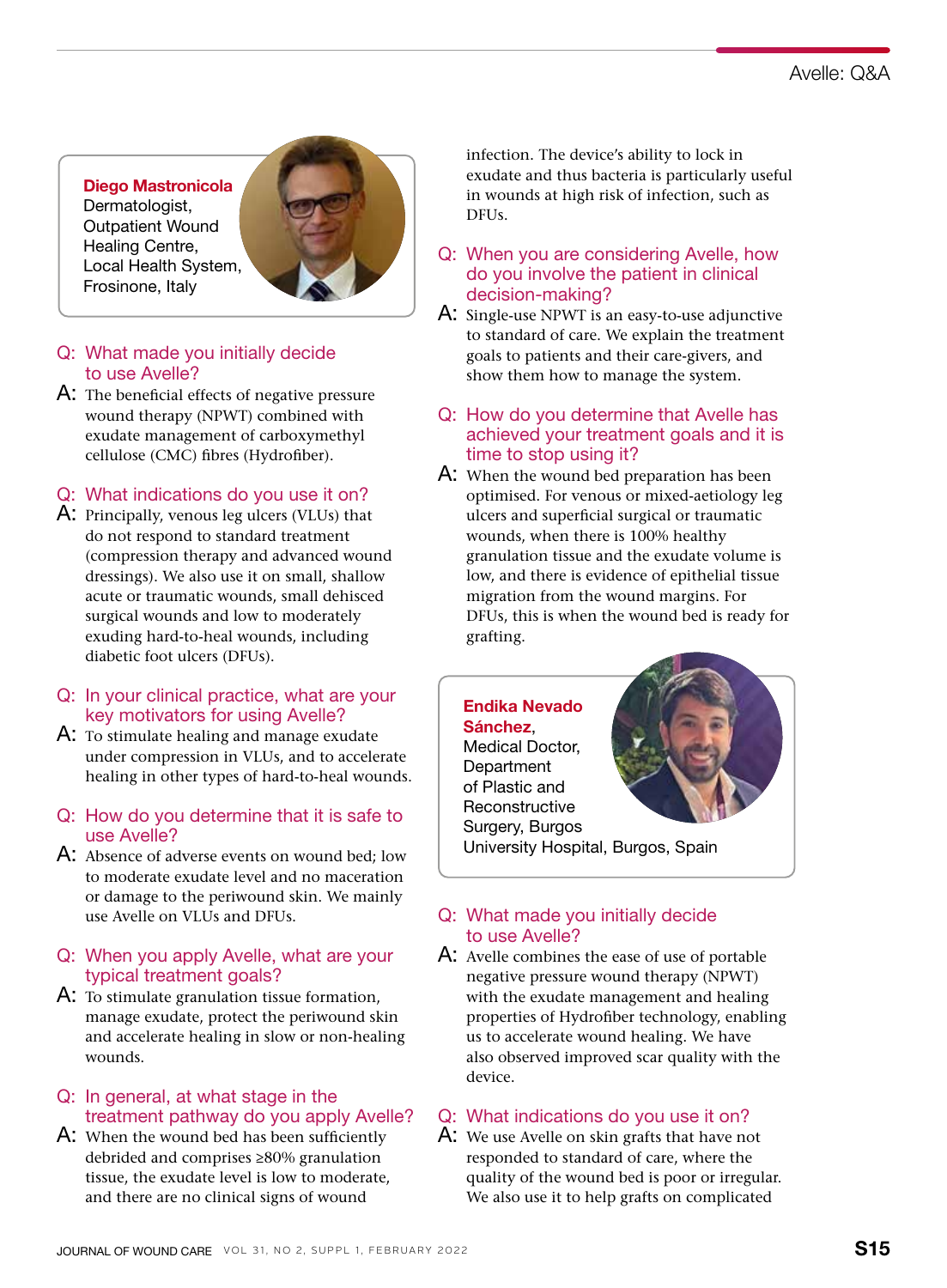anatomical locations, such as the extremities, to promote graft take with standard of care, or where a previous graft has failed. We have also used it on neuropathic, pressure, traumatic and dehisced wounds, as well as for fasciotomy closure.

### Q: In your clinical practice, what are your key motivators for using Avelle?

A: We have been very satisfied with its use on skin grafts, from clinical, health-economic and patient quality-of-life perspectives. The therapy has helped promote epithelialisation and wound closure; the Hydrofiber dressing can be changed every 5–7 days, which is more comfortable for patients; this dressing change frequency reduces expenditure and resource use. In addition, we have found that NPWT helps reduce exudate volume, improves mobilisation and graft sealing, and reduces shear and the risk of seroma and haematoma. With hard-to-heal wounds, our motivators are the improved healing rates and dressing change frequency that we have observed with this therapy.

#### Q: How do you determine that it is safe to use Avelle?

A: Our confidence in the device is increasing. We feel more comfortable about using it, not just on hard-to-heal wounds and grafts, but also on high-risk patients, such as those with diabetic foot ulcers or arteriopathy, as we have found that it can reduce the risk of complications, such as infection, and seroma or haematoma after incision. Regarding closed surgical incisions, we have observed a reduction in infection, seroma/haematoma and dehiscence rates, as well as improved scar quality.

### Q: When you apply Avelle, what are your typical treatment goals?

A: When we apply Avelle on skin grafts, our typical treatment goals are to accelerate healing, reduce the number of dressing changes, promote a moist wound-healing environment and reduce the risk of infection. With hard-to-heal or dehisced wounds containing fibrous tissue and slough, the aim is to promote granulation tissue formation, reduce exudate and bacterial load and, therefore, prepare the wound bed for treatment with partial-thickness skin grafts.

We have also found that this therapy can improve graft take and reduce pain and the risk of complications.

- Q: In general, at what stage in the treatment pathway do you apply Avelle?
- A: Ideally, portable NPWT should be used on wounds with optimal (60–80%) granulation tissue to accelerate healing, reduce the number of dressing changes, promote a moist environment and reduce the risk of infection. However, this is not easy to achieve in hard-to-heal ulcers in older patients with multiple comorbidities. The majority of wounds that we graft do not present a perfect microenvironment prior to the application of skin grafts. They often have a more fibrous wound bed, and so they are mechanically debrided before grafting and NPWT with Avelle are undertaken.
- Q: When you are considering Avelle, how do you involve the patient in clinical decision-making?
- A: Patients find the device easy to wear and manage. It is necessary to explain to them why they need to wear it, how to operate it and when the dressing will need to be changed.

### Q: How do you determine that Avelle has achieved your treatment goals and it is time to stop using it?

- A: In hard-to-heal wounds, we use the device until more than 70% of the wound surface has reduced in size. In dehisced wounds in young patients without comorbidities, we use it until healing occurs, typically 15–21 days, with weekly dressing changes. In skin grafts, we use it until healing occurs, again typically 15–20 days, which usually involves two dressing changes, at which time we assess the graft.
- Note: the answers given above are the personal opinions of the authors. Users must always refer to the manufacturer's instructions for use before using the device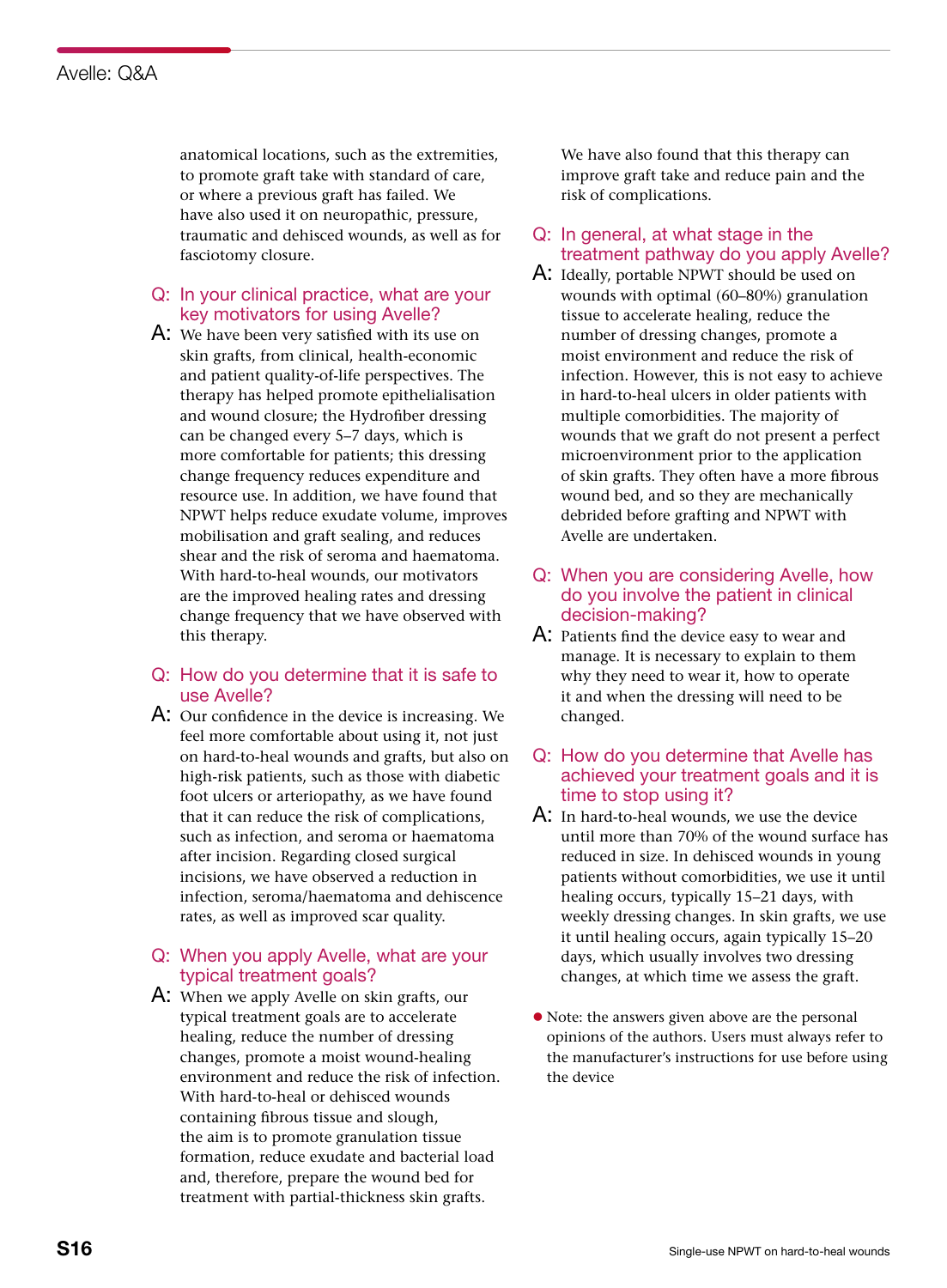## Avelle: patient information

## Avelle: information for patients

#### What is Avelle?

It is a small, portable, single-use system for delivering negative pressure wound therapy. It comprises a pump that is attached to an advanced wound dressing. This helps reduce excess fluid from the wound and promotes healing.

#### How long can I use it for?

Each Avelle pump lasts for up to 30 days, after which it is disposed of. However, the Avelle dressing will be changed more frequently, depending on how much fluid your wound is producing. Your wound will be assessed at each dressing change. Your clinician will stop using the therapy when it is judged that the wound is progressing well towards healing and an advance wound care therapy such as Avelle is no longer required.

#### What wounds can Avelle be used on?

Most non-healing wounds that are producing a low to moderate amount of fluid and have been assessed by a health professional as suitable for this therapy.

### How will wearing this system affect my ability to lead my normal life?

As the Avelle pump is discreet, quiet and light, you should be able to resume your usual day-to-day activities when wearing it. The pump can be hidden under clothing or stored in a pocket. The product comes with a handy pump carry case.

#### Will using the Avelle system hurt?

Patients generally report that the system is comfortable to wear.

#### Is there a choice of dressings that can be used with Avelle?

The dressings used with Avelle contain Hydrofiber technology, which is designed to absorb exudate and promote wound healing. There is clinical and scientific evidence showing that it is effective in achieving these objectives.1,2 The dressing comes in a range of different sizes, so it can cater for almost all wound sizes and shapes.

- 1 Carrere C, Nghi J, Duchier A et al. Community setting survey evaluating Aquacel dressings. J Wound Care. 2021; 30(9):763–774. https://doi.org/10.12968/jowc.2021.30.9.763
- 2 Krejner A, Grzela T. Modulation of matrix metalloproteinases MMP-2 and MM-9 activity by hydrofiber-foam hybrid dressing: relevant support in the treatment of chronic wounds. Cent Eur J Immunol. 2015; 40(3):391–4. https://doi.org/10.5114/ceji.2015.54605

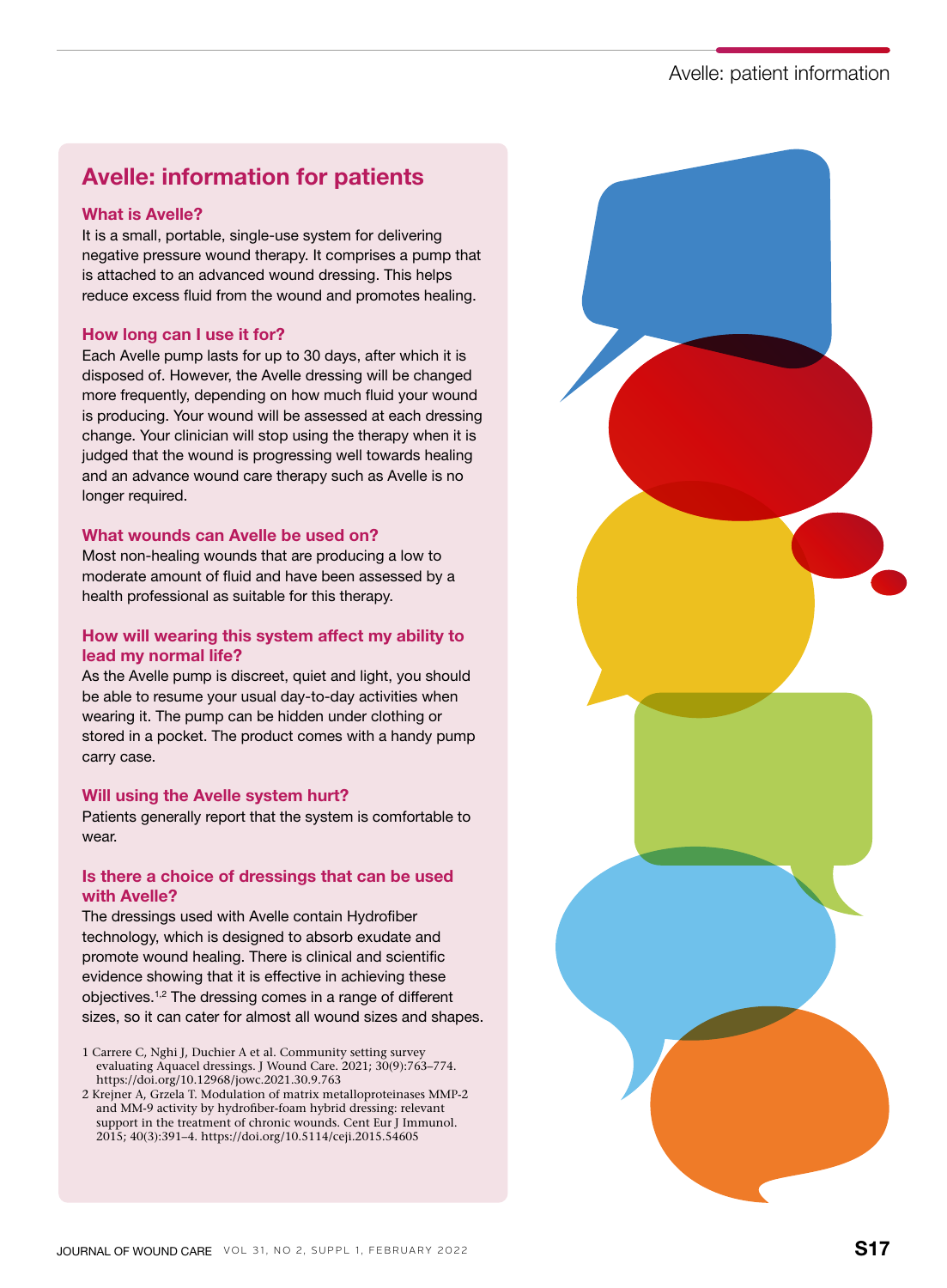## **Case study 1: venous leg ulcer**

Philippe Leger, Angiologist, Wound Ulcer Centre, Clinique Pasteur, Toulouse, France

This case study describes an 80-year-old woman<br>with colon cancer that had resulted in a<br>colostomy. She was obese (body mass index:<br>35) and had diabetes mellitus type 2, which was well with colon cancer that had resulted in a 35) and had diabetes mellitus type 2, which was well controlled with medication, as well as hypertension. She had limited mobility, requiring a walking frame.

The patient had had a venous leg ulcer (VLU) of 23 months' duration. She was treated at home by her home nurse and her local doctor. It is not known what wound-care treatments she received during this time. Due to the wound's failure to proceed towards healing, she was referred to our wound healing centre.

At presentation, the wound measured 21cm<sup>2</sup> (Fig 1). It was covered with 40% granulation tissue and 60% slough, and it was producing a high volume of exudate (4 on 4-point scale used in France, where 0=no exudate). The patient's self-reported pain score was 5 out of 10, where 10 is the maximum pain. There were clinical signs of spreading infection. A

wound swab was taken for culture and sensitivity (C&S) testing. In addition, a Doppler assessment was performed and the ankle brachial pressure index (ABPI) was calculated; the result was normal (1.1 on the ulcerated leg and 0.98 on the other leg). Given the wound duration, a biopsy was undertaken, but the results showed no signs of malignancy.

The culture results identified Staphylococcus aureus, with good sensitivity to amoxicillin and clavulanic acid, and clindamycin. Based on this, the patient was prescribed a 10-day course of oral antibiotics (amoxicillin and clavulanic acid). The wound was dressed with a polyabsorbent fibre dressing containing lipidocolloid technology, after which a two-layer compression bandaging system that applies 40mmHg at the ankle at rest was applied. Following administration of a local anaesthetic (lidocaine), the wound was sharp debrided at each dressing change.



Fig 4. Case study 1: the Avelle dressing selected was not big enough to cover the wound and became saturated



### Fig 2. Case study 1: first application of Avelle



Fig 5. Case study 1: the exudate was well managed with a larger sized dressing



Fig 3. Case study 1: use of multilayer compression bandages with Avelle

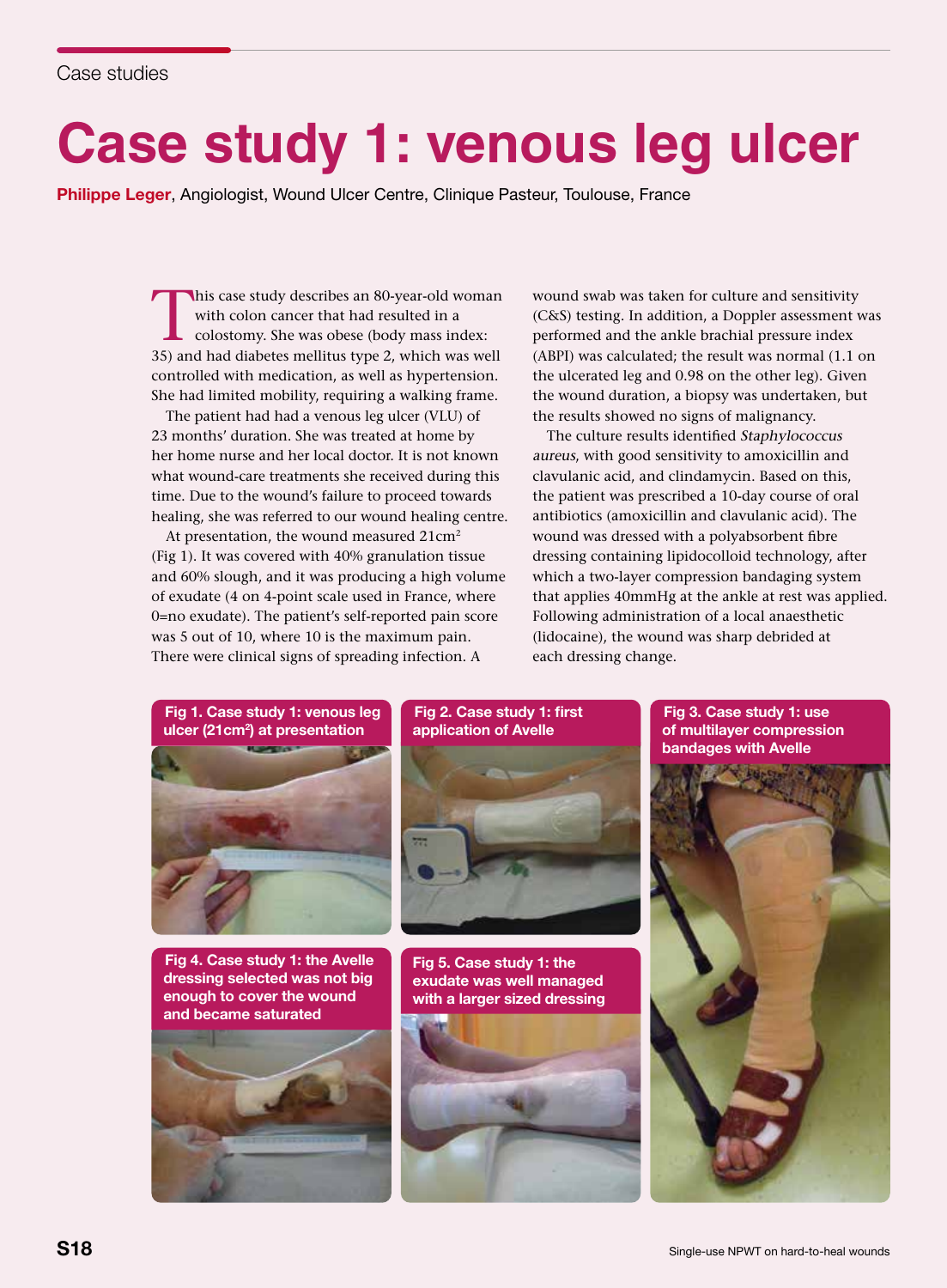## Case studies

Fig 6. Case study 1: the wound is ready for grafting



Fig 7. Case study 1: the healed wound post-grafting



Unfortunately, the patient's adherence to the compression therapy was poor, and she often did not attend all her clinic appointments for dressing changes. Approximately 5 weeks after the above initial infection was resolved, a local wound infection occurred. C&S tests again identified the presence of S. aureus with good sensitivity to amoxicillin and clavulanic acid, and clindamycin. This time it was treated with clindamycin. After this, no further courses of antibiotics were required.

The wound continued to produce a heavy volume of exudate. These outcomes reflect the patient's poor concordance.

After 7 months of this treatment, the wound had not changed in size and was still producing a moderate volume of exudate. At this point, it was covered with 70% granulation tissue and 30% slough, and the exudate score was 2/4. The patient's self-reported VAS score was now 4 out of 10.

Therefore, it was decided to use a single-use negative pressure wound therapy system (NPWT) (Avelle, ConvaTec) and, following discussion about the potential benefits, the patient was keen to try an advanced wound therapy (Fig 2). In France, patients using NPWT at home are cared for by dedicated nurses with specialist knowledge in wound care.

The nurse sharp debrided the wound at each home visit, using lidocaine for pain relief. The NPWT was applied underneath the two-layer compression bandaging system (Fig 3). The compression bandage was changed every 2–3 days, as is typical in France, and the NPWT dressing every 7 days. A large-sized dressing was needed to cover the wound (Figs 4 and 5).

During the first 2 weeks of treatment with the single-use NPWT system, the amount of slough present reduced rapidly, and the proportion of granulation tissue increased. By week 4, the slough had disappeared. The patient accepted the use of the NPWT system because it only needed changing once weekly, it did not cause her any pain and she found it easy to use. In addition, following discussion about the potential benefits, she was keen to try an advanced wound therapy.

After 6 weeks' treatment with Avelle, the wound had healed sufficiently to be grafted (Fig 6). The healed wound is shown in Fig 7.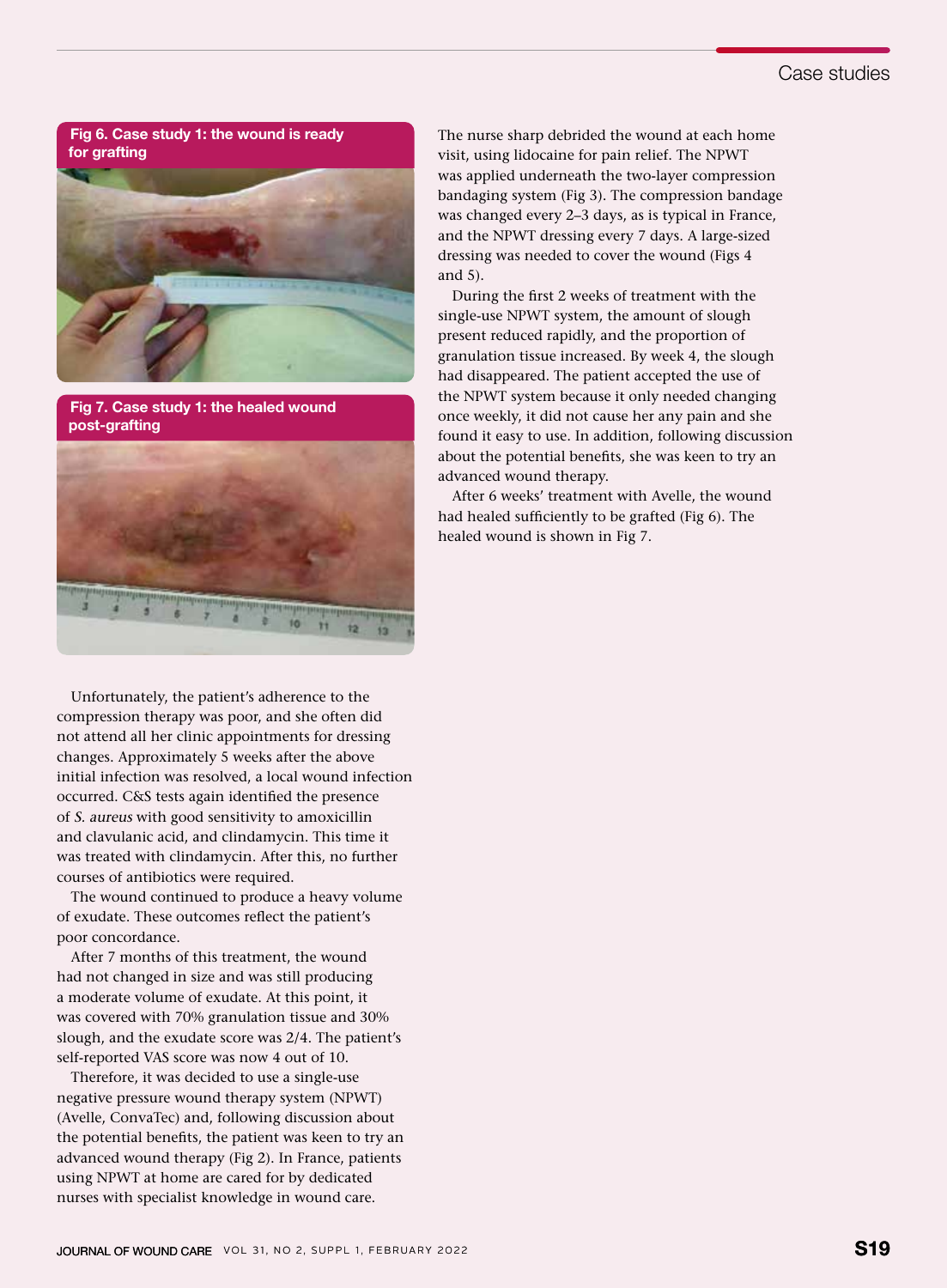## **Case study 2: Martorell's leg ulcer**

Philippe Leger, Angiologist, Wound Ulcer Centre, Clinique Pasteur, Toulouse, France

<sup>74-year-old woman with a history of venous<br>insufficiency (varicose vein surgery) presented<br>at our wound clinic with a trophic lesion of<br>9 weeks' duration, on the external malleolus of her</sup> insufficiency (varicose vein surgery) presented at our wound clinic with a trophic lesion of 9 weeks' duration, on the external malleolus of her left lower limb. Her comorbidities were hypertrophic cardiopathy with atrial fibrillation, sleep apnoea syndrome and high blood pressure. She was allergic to adhesive plasters and codeine. The medications prescribed to the patient are listed in Box 1.

This is the first time that this patient had developed an ulcer on the leg. The ulcer was very painful (her self-reported pain score was 8 out of 10). The nurses who had been caring for her at home had tried different categories of wound dressings (alginate, Hydrofiber and foam), but the wound continued to deteriorate. They had also been attempting to mechanically debride necrotic tissue present on the wound, using xylocaine for pain relief. The wound, the high exudate level (assessed as 3 on the 4-point scale used in France, where 0=no exudate), daily dressing changes required, and, in particular, the pain, were all negatively affecting the patient's quality of life.

At presentation, the wound measured 48cm<sup>2</sup>. It comprised 40% superficial necrotic tissue, 20% fibrinous tissue and 40% granulation tissue (Fig 8).

Vascular assessment ruled out arteriopathy (the ankle brachial pressure index was 0.92 and the duplex scan was normal), varicose veins and deep or superficial venous thrombosis. Martorell's ulcer was diagnosed.

Martorell's ulcer can develop in patients (generally elderly women) with chronic hypertension and, sometimes, diabetes, who develop arteriolosclerosis that causes tissue ischemia.<sup>1</sup> Little is known about its pathophysiology, and diagnosis is based on clinical signs and symptoms.

These ulcers, which often develop after a minor trauma, are most often located on the anteroexternal surface of the leg and are very painful. They have a punctiform, necrotic appearance. Initially, small areas of necrotic tissue appear, followed by purpuric blotches that spread rapidly and become blackish in colour. The necrotic ulcer is superficial, often bilateral, and its contours are irregular and map-like. The surrounding skin is typical of livedo reticularism (reddish-blue net-like pattern on the skin) and inflamed. The

evolution of these ulcers is extensive: the necrosis proceeds to ulcerate, with no bulge. The pain remains intense, with paroxysms that are very difficult to calm with analgesics. After reaching its maximum size, the ulcer heals spontaneously. Treatment comprises skin grafting, which also has an analgesic effect. Skin grafting can be repeated as often as necessary.

In this patient, the diagnosis of Martorell's was based on the presence of hypertension and superficial necrosis, the high level of wound pain and the absence of any other explanatory aetiology.

It was decided to sharp debride the wound with a scalpel under local anaesthesia and then to perform a skin graft followed by application of negative pressure wound therapy (NPWT) to help improve graft take and reduce the wound pain. Avelle (ConvaTec) was selected because of its ease of use and suitability for moderately exuding wounds.

After 2 weeks of this regimen, the wound was ready for grafting. Figs 9 and 10 show the skin graft on the day of grafting. Following the grafting and application of NPWT, the wound pain improved, with the pain score reducing to 3 out of 10. On day 4, numerous parts of the skin graft were taking inside the wound (Fig 11). The wound had decreased slightly in size, measuring 47cm2. There was a slight increase in the amount of devitalised tissue present (15%), which, in the author's clinical experience, is not unexpected for this type of wound, with the remainder of the wound bed comprising granulation tissue. The reduction in pain and dressing-change frequency (every 4–5 days) enabled by use of NPWT improved the patient's quality of life.

After 3 weeks of NPWT, the wound had improved: it now measured 30cm2 and comprised 60% granulation tissue and 40% fibrous tissue (Fig 12). The pain score had reduced gradually from 3 to 1 during the first 2 weeks.

After 6 weeks of NPWT, the wound measured 3.96cm2 and the wound bed comprised 100% granulation tissue (Fig 13). At this point, NPWT was discontinued, and a foam dressing was used instead.

<sup>1.</sup> Alavi A, Mayer D, Hafner J, Sibbald G. Martorell hypertensive ischemic leg ulcer: an underdiagnosed Entity©. Adv Skin Wound Care. 2012; 25(12):563–72. https://doi.org. 10.1097/01. ASW.0000423442.08531.fb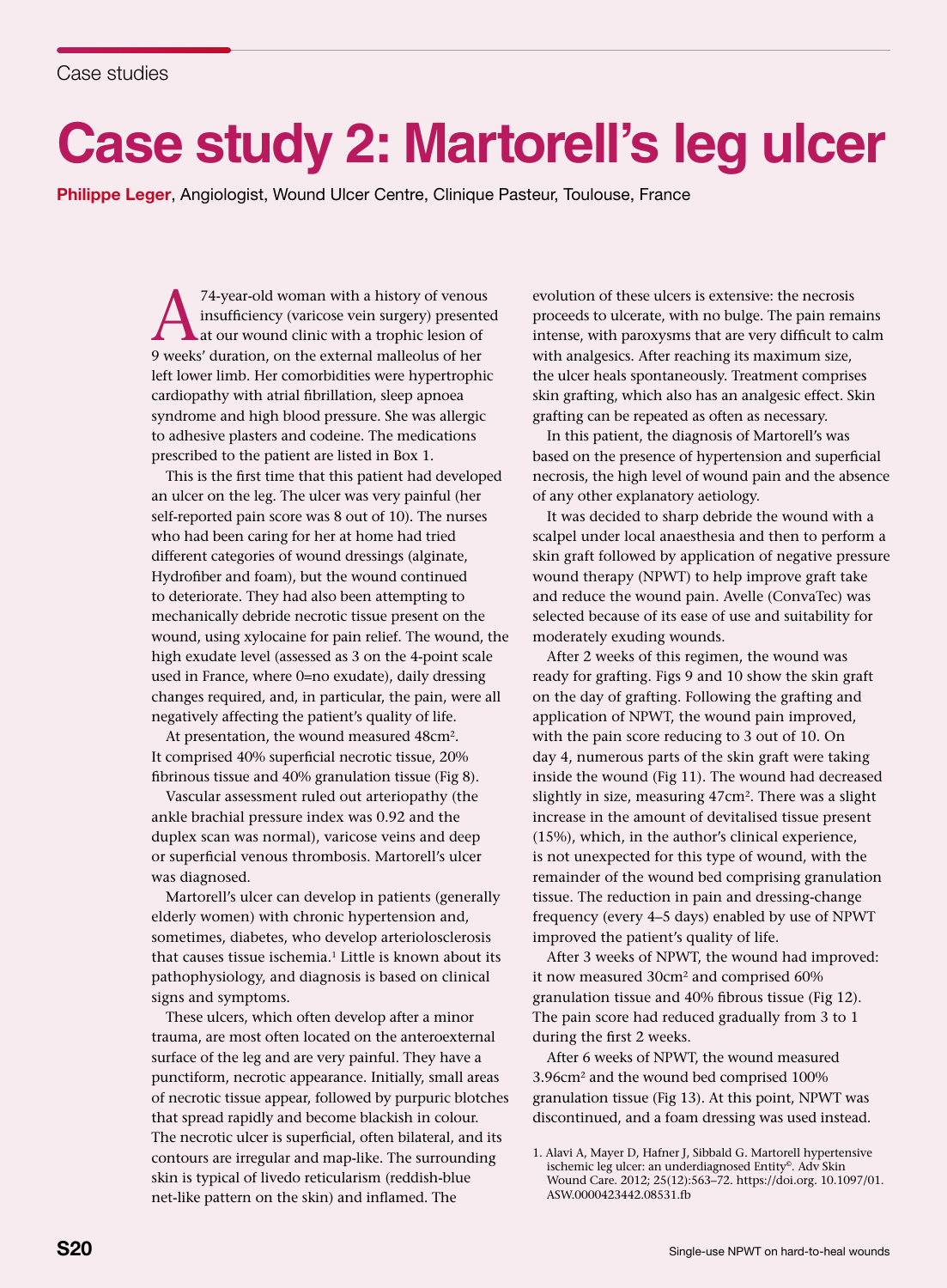## Case studies



| Box 1. Case study 2: prescribed medications           |  |  |  |  |
|-------------------------------------------------------|--|--|--|--|
| Ramipril 10mg                                         |  |  |  |  |
| Amiodarone 200mg                                      |  |  |  |  |
| Aldactone 25mg                                        |  |  |  |  |
| Rivaroxaban 20mg                                      |  |  |  |  |
| Pregabalin 100mg                                      |  |  |  |  |
| Paracetamol 3g/day                                    |  |  |  |  |
| Fentanyl 50 micrograms, one patch every 3 days*       |  |  |  |  |
| *Analgesia was reduced as the patient's pain improved |  |  |  |  |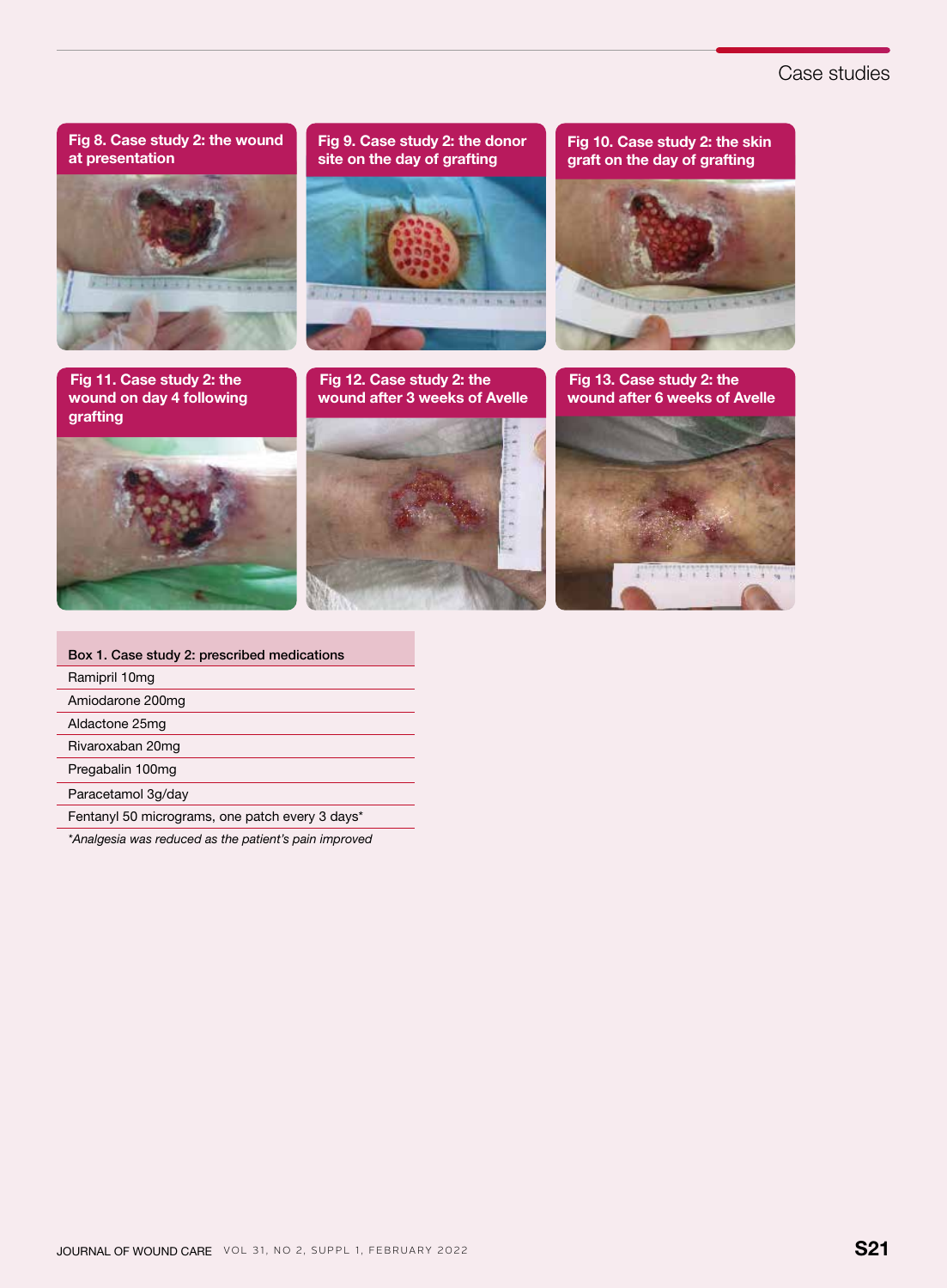# **Case study 3: leg ulcer**

Diego Mastronicola, Dermatologist, and Paola De Bellis, Clinical Nurse Specialist, both at Outpatient Wound Healing Centre, Local Health System, Frosinone, Italy

> 66-year-old woman presented with an<br>extremely painful, microangiopathic u<br>the left external malleolus, of approximents and histologic extremely painful, microangiopathic ulcer on the left external malleolus, of approximately one year's duration. A biopsy and histologic evaluation had been performed previously in another clinic, which had treated the wound with non-adherent, antiseptic dressings, but without compression therapy, with poor results (there was no progression towards healing).

> The patient's comorbidities included a 30-year history of rheumatoid arthritis (RA), which was treated with systemic steroids and antirheumatics, and Widmer's stage III chronic venous insufficiency due to varicose phlebopathy of the great saphenous vein (C6 CEAP) with no involvement of arterial stenosing (ABI 1.2). No other pre-existing medical condition were reported. Systemic steroids continued to be prescribed for the RA throughout the period described in this case study.

At assessment, the wound measured 7x5cm; the

wound bed was fibrinous and dry, with adherent devitalised tissue and poor granulation. There were local clinical signs of infection, such as heat, pain, oedema and erythema on the periwound skin. Clearly, the wound was not progressing towards healing (Fig 14).

The ulcer was swabbed and tested positive for Enterobacter cloacae. A 10-day course of ciprofloxacin was prescribed. The wound was debrided with a curette and treated with dressings, such as hydrogels and collagenases, that promote a good moisture balance and stimulate autolysis and enzymatic debridement. This resulted in a reduction in the clinical signs of local infection but no improvement in the granulation tissue.

On day 14, the wound was producing a moderate volume of exudate, as often happens after debridement, but there was no longer any devitalised tissue present, and the wound edges and periwound skin were healthy (Fig 15). The treatment



Fig 17. Case study 3: the wound after two weeks of compression therapy



Fig 15. Case study 3: the wound on day 14 when compression therapy was first applied



Fig 18. Case study 3: the wound after three weeks of compression therapy



Fig 16. Case study 3: the wound after one week of compression therapy



Fig 19. Case study 3: the wound after four weeks of compression therapy

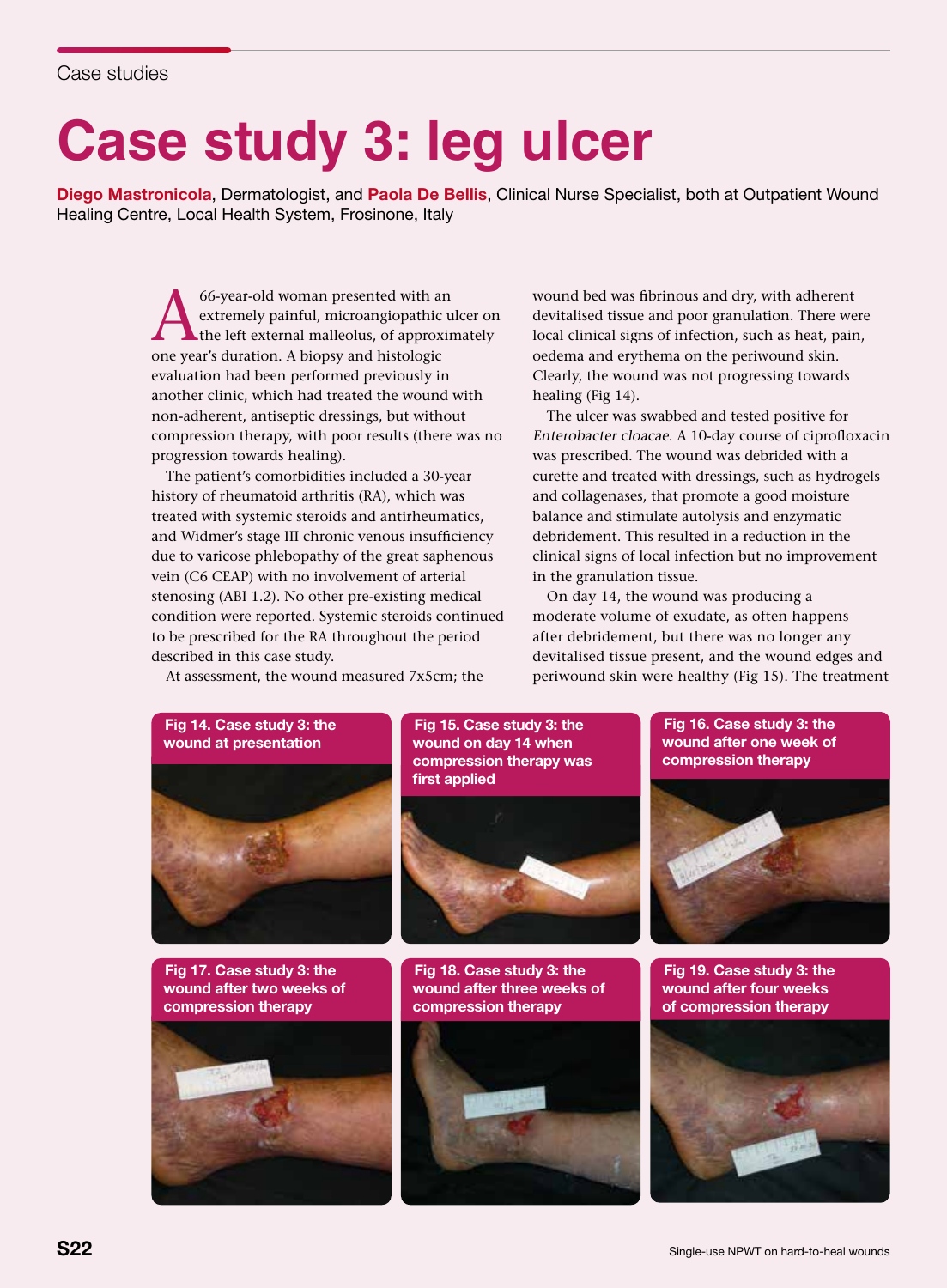regimen was changed to dressings that stimulate granulation formation by passive absorption of the exudate (calcium alginate, Hydrofiber and other gelling fibres), as well as a four-layer, multicomponent, inelastic compression bandages with zinc oxide dressings designed to apply 25–35mmHg at the ankle.

Despite the adoption of standard treatment protocols, including use of compression therapy, after 6 weeks, there were no signs of any marked progression towards healing other than some granulation tissue formation (30–40%). Nevertheless, this was enough to reassure the patient that her wound was improving. Figs 16–19 show the wound at weeks 1, 2, 3 and 4 after initiating compression therapy). At week 6, it was, therefore, decided to initiate treatment with Avelle (ConvaTec) with the aim of accelerating granulation tissue formation and, therefore, promoting healing. Fig 20 shows the wound at this point

The wound was cleansed with a polyhexanide-based antiseptic, in line with the author's treatment protocol to combat any biofilm present at each dressing change, after which the single-use NPWT system (Avelle) and the multilayer inelastic compression bandaging system were applied. Fig 21 shows the single-use NPWT system dressing in place.

At the first NPWT dressing change seven days later (week 7) (Figs 22 and 23), the wound had reduced to 2x1cm and the amount of granulation tissue present had increased to approximately 80%. The exudate level was low and the periwound skin was still healthy.

The NPWT dressing was changed one week later (week 8). The exudate level remained low and good stimulation of peripheral re-epithelialisation was observed. Figs 24 and 25 show the wound at this point.

The patient's overall satisfaction with the single-use NPWT system was 'very high', as she found it comfortable, and it did not affect her ability to perform daily activities. She was also pleased to see the continuous improvement in the wound. No adverse effects were reported.

NPWT was discontinued after 2 weeks' of application and replaced with a silver-containing Hydrofiber dressing. This was prescribed because the patient was considered at risk of infection, as she was receiving systemic steroids for RA. Meanwhile, the compression bandages were replaced with class 2 compression stockings, which were worn until complete healing occurred one month later.

The device seems to have had an excellent impact on the progression of a stalled wound that had failed to respond to standard of care.

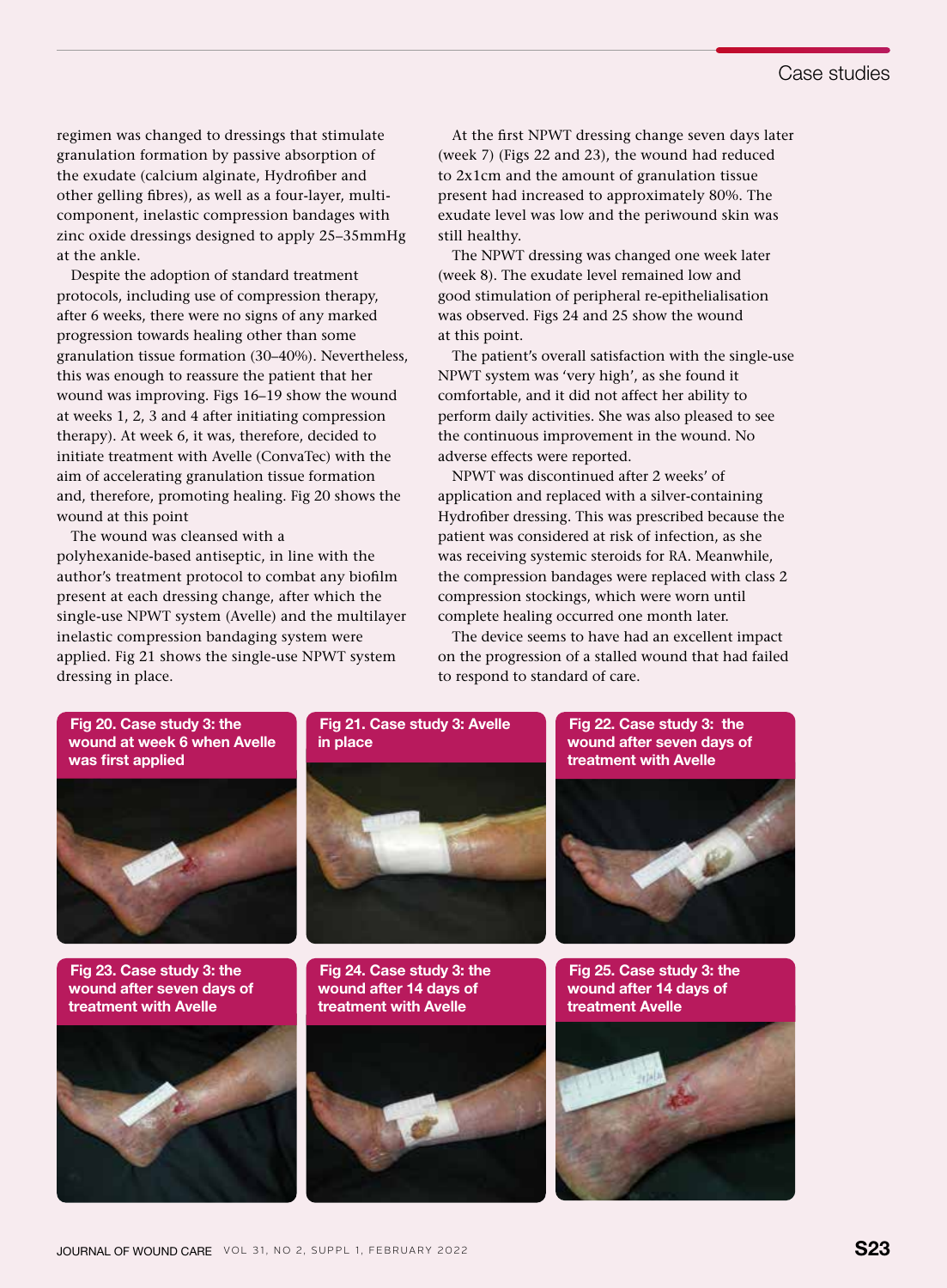# **Case study 4: mixed-aetiology leg ulcer**

Diego Mastronicola, Dermatologist, and Paola De Bellis, Clinical Nurse Specialist, both at Outpatient Wound Healing Centre, Local Health System, Frosinone, Italy

> <sup>78-year-old woman presented with a mixed-<br>aetiology ulcer on the right lower extremity<br>of approximately 4 years' duration. She had<br>heap diagnosed with venous insufficiency four year</sup> aetiology ulcer on the right lower extremity of approximately 4 years' duration. She had been diagnosed with venous insufficiency four years previously by vascular surgeons at another centre. Comorbidities were diabetes, hypertension and peripheral arterial disease of the lower limbs, for which she had undergone recanalisation surgery on the left superficial femoral artery 3 years previously. The wound had failed to respond to treatments given at a different centre (enzymatic debridement, and hydrocolloid and alginate dressings).

A subsequent biopsy taken for histological examination was negative for neoplastic pathology.

At presentation, the wound measured 5x5cm and was 0.5cm deep. The wound bed, which comprised 70% granulation tissue and 30% fibrin, was dystrophic (irregular and dark red). It was producing a moderate volume of serous exudate. Clinical signs of local infection included induration, heat, oedema and periwound erythema, along with stalled healing. The patient stated that the wound was causing her moderate pain.

Following vascular assessment with Eco Doppler, the ankle brachial pressure index (ABPI) for the right leg was 0.75 and that for the left leg was 0.65, which is indicative of mixed-aetiology ulceration.

The wound was cleansed with a polyhexamethylene biguanide (PHMB) solution, after which it was debrided with a curette, and then a silver-containing Hydrofiber dressing (Aquacel Ag + Extra, ConvaTec) and a four-layer inelastic compression bandaging that applied 10mmHg to the ankle during rest and 40mmHg at exercise were applied. The dressing was changed two to three times a week, depending on the exudate level.

After 2 weeks of this treatment, the amount of granulation tissue on the wound bed had increased to 80% and the exudate volume was now low. There were no longer any clinical signs of infection (Fig 26). The wound edges and periwound skin were healthy.

Given the wound duration at presentation, it was decided to apply a single-use NPWT system (Avelle) (Fig 27) in combination with the same inelastic, multi-layer bandaging system to accelerate healing). The wound continued to be debrided with a curette at dressing changes.

The wound was assessed on day 5, when the NPWT dressing was changed (Fig 28). It had reduced to 2.5x2.0cm and now comprised 90% granulation tissue (Fig 29). The exudate level was now low and the patient no longer experienced woundrelated pain. The periwound skin was healthy. The improvement in the condition of the wound increased the patient's wellbeing.

At the next NPWT dressing change on day 9, the wound had reduced to 2.5x1.5cm. The Hydrofiber dressing was controlling the exudate well (Fig 30).

On day 13, an initial stimulus to peripheral re-epithelialisation (30%) was observed (Fig 31). On day 17, the wound measured 2.0x1.5cm, a 50% reduction since presentation, and was now shallow. There was an excellent granulation tissue base, with the amount of epithelial tissue increasing to 40%. Fig 32 shows the wound at day 25.

The patient commented that she had mild or no pain at dressing removal and application, and found the portable device very comfortable.

Treatment with the single-use NPWT device stopped at week 5 (day 32), as its use was no longer considered necessary (Fig 33). From here on, treatment comprised a silver-containing Hydrofiber dressing (Aquacel Ag+ Extra, ConvaTec) and a class I knee-high elastic sock only. The dressing was selected due to its antibiofilm properties, given the wound's long history of non-healing. It was changed twice weekly. Full healing occurred one month later with this treatment regimen.

In this case, use of a single-use NPWT device and a silver-containing Hydrofiber silver dressing stimulated formation of healthy granulation, reduced the wound depth and promoted stable re-epithelialisation from the wound edges, with excellent capacity to manage mild to moderate amounts of exudate.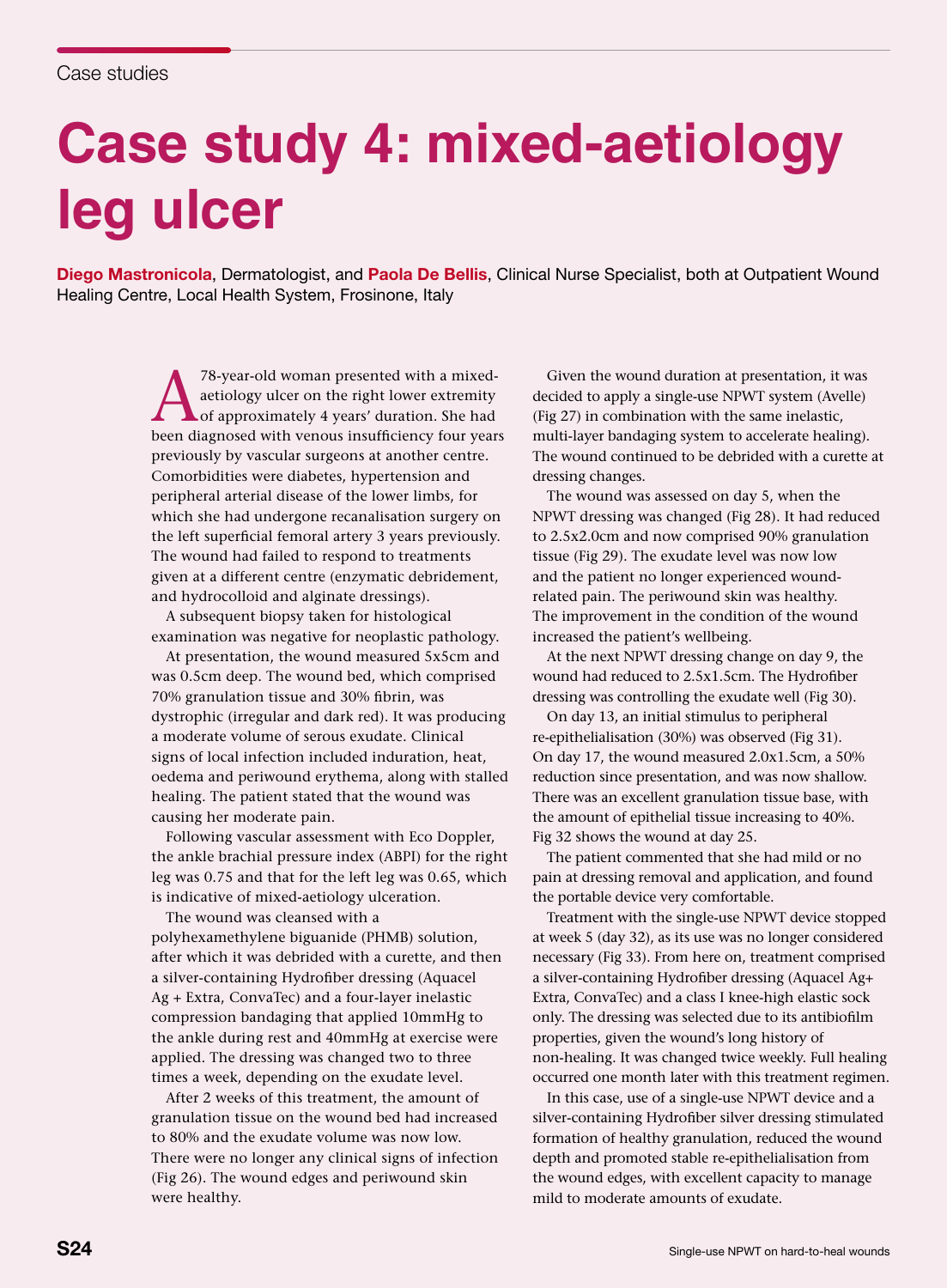## Case studies

of Avelle



Fig 28. Case study 4: the Avelle dressing (day 5)



Fig 31. Case study 4: the wound on day 13 of Avelle



Fig 29. Case study 4: the wound on day 5 of treatment with Avelle



Fig 32. Case study 4: the wound at week 4 of treatment

Fig 30. Case study 4: the wound on day 9 of treatment with Avelle



Fig 33. Case study 4: the wound at week 5 of Avelle



with Avelle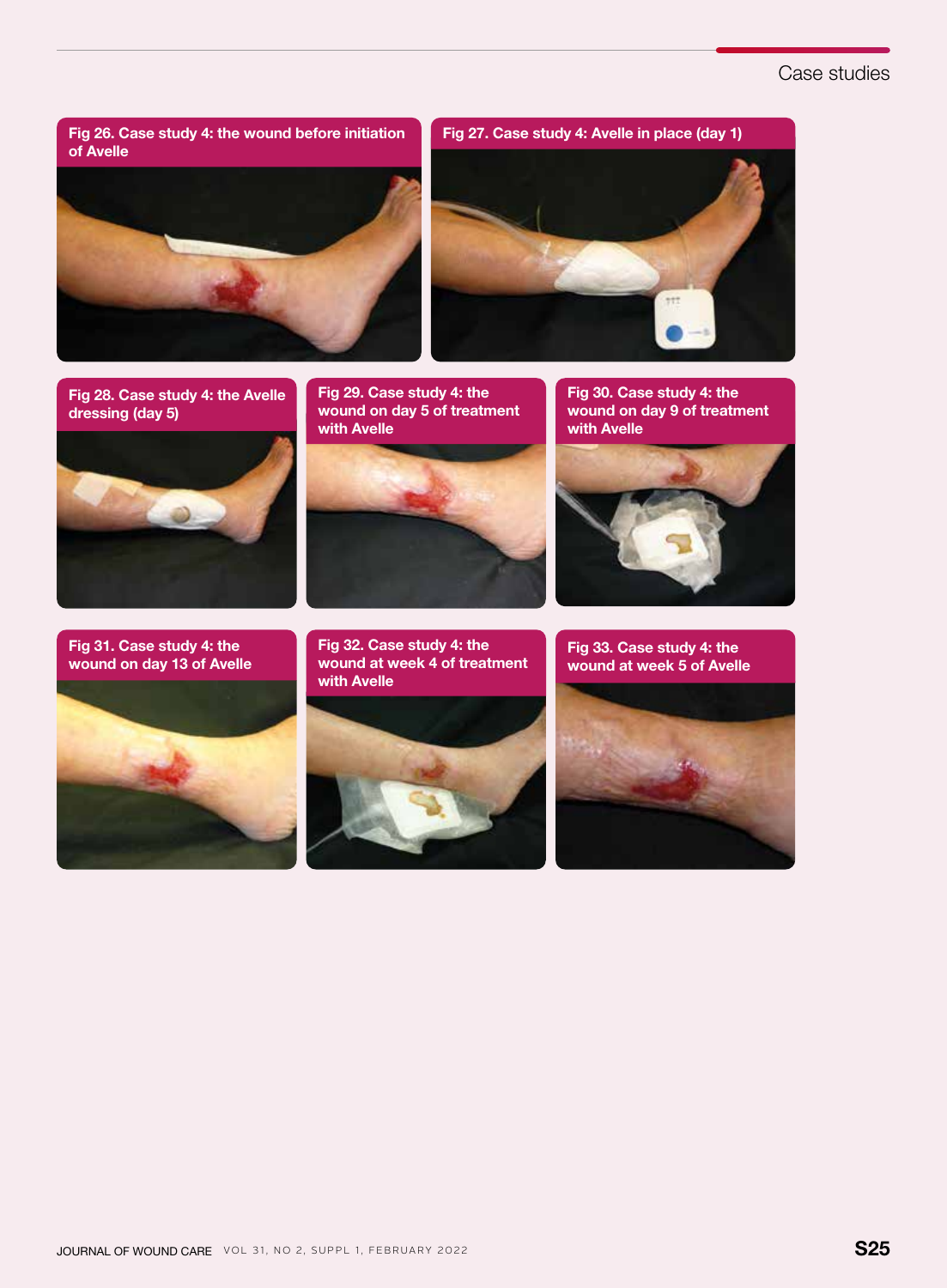# **Case study 5: dehisced wound**

Endika Nevado Sánchez, Medical Doctor, Department of Plastic and Reconstructive Surgery, Burgos University Hospital, Burgos, Spain

> 46-year-old woman presented with a dehisced<br>donor site following excision of a vascularised<br>flap from the left fibula for use in a segmental<br>mandibulectomy. The patient, who had been donor site following excision of a vascularised flap from the left fibula for use in a segmental mandibulectomy. The patient, who had been diagnosed with a non-metastatic left mandibular squamous cell carcinoma with lymphadenopathy, required surgery to remove an ulcerated intraoral tumour and affected teeth. Subsequent 3D reconstruction was performed with the vascularised fibula flap, a reconstruction plate and the skin paddle from the leg. The postoperative pathological outcome was moderately differentiated squamous cell carcinoma with disease-free margins of excision. For 1 month after surgery, the patient had required nutritional support through a nasogastric tube, as well as protein shake to avoid hypoproteinaemia. Following chemotherapy and radiotherapy, the patient remained disease-free at her one-year follow-up.

The patient, who was a cigarette smoker (10/day), had no other relevant medical history.

Before surgery, a CT angiogram had identified that the three vascular arteries (posterior tibial, anterior tibial and fibular artery) were patent, indicating that it was safe to use the vascularised fibula flap for reconstruction. The patient's ankle brachial pressure index (ABPI) was 1.20, with no significant peripheral arterial disease (PAD) that would rule out compression therapy.

Following surgery, a postoperative Hydrofiber dressing was applied to promote healing by primary intention. This was not lifted for 72 hours. Negative pressure wound therapy (NPWT) was not used during this time. On the third postoperative day, grade 3 dehiscence (Sandy classification) of the flap donor site, with exposed paratenon, slough and fibrous tissue, was observed (Fig 34). The wound measured 9x4cm (length x width) and was producing a moderate volume of non-malodorous exudate. The patient's self-reported visual analogue scale (VAS) pain score was 8 out of 10 (where 10 is worst pain possible). There was no periwound erythema or any clinical signs of infection.

The dehiscence was caused by two factors: mechanical stress, resulting from tension during wound closure, and impaired healing due to the patient's poor nutritional status.

Fig 34. Case study 5: the dehisced wound on the third postoperative day



The patient's quality of life in relation to the dehiscence was measured using the validated Wound-QoL-17 scale (www.wound-qol.com/about).1 The result—2.9 out of 5.0—was indicative of a moderate reduction in quality of life, due to the ulcer-related pain and problems with sleeping and performing activities of daily living, such as walking. She also felt very uncomfortable about the wound malodour and leakage, which was staining her clothes.

A microbiological culture test of the wound tissue and swab was performed, which ruled out the presence of infection.

In our clinic, donor sites on which we have used NPWT have been mostly micrografts of skin taken from the thigh, where it is used to promote healing and improve the graft harvest rate.<sup>2,3</sup> However, we have ruled out micrografting in patients at high risk of infection, undergoing chemotherapy and at risk of malnutrition, to minimise the risk of complications in the new donor site and avoid infection.

Here, the objective was to manage the exudate output more effectively and promote healing by secondary intention. It was hoped that reduced lateral tension, improved lymphatic drainage and increased perfusion, as observed in studies on NPWT in surgical wound dehiscence, would promote healing.<sup>2,4,5</sup> Treatment, therefore, comprised cleansing with a PHMB cleansing solution and a single-use NPWT device (Avelle, ConvaTec) (Fig 35). The NPWT dressing was changed every 5–7 days, depending on the exudate level.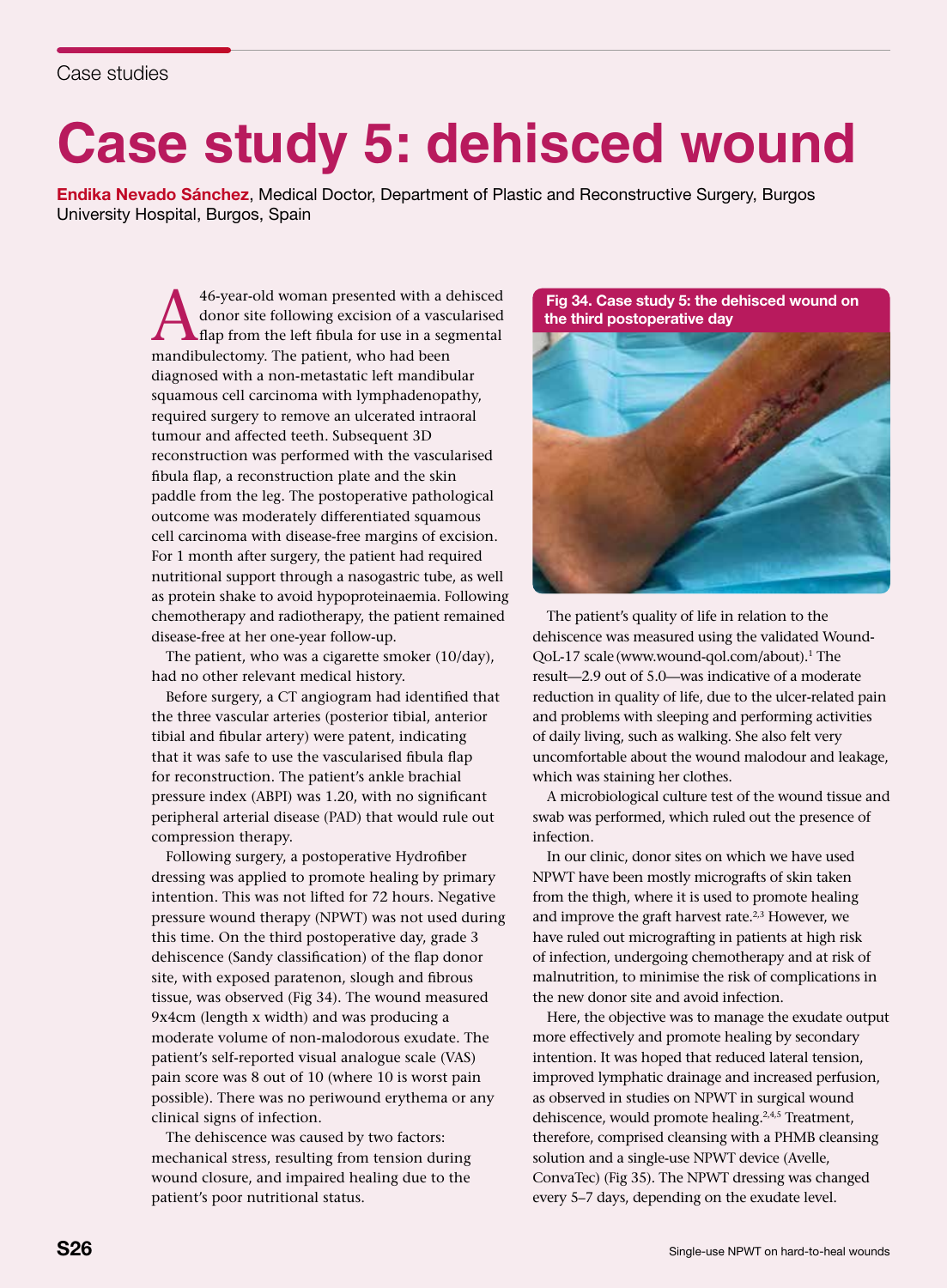## Case studies

At the first NPWT dressing change (day 5 of this treatment), there was no reduction in wound size, but the exudate volume had decreased and the wound edges were not macerated. The wound bed had started to granulate on the peritenon. There was still some fibrous tissue on the wound edges, which was mechanically debrided with a scalpel.

At the second dressing change (day 12), the wound measured 4x2cm (a reduction of approximately 50%). Granulation tissue was present on the wound bed and the wound edges were starting to contract. The patient's VAS score had reduced to 3/10. Her adherence to this treatment was good: she was able to perform her basic activities of daily living with the portable device in place without impediment. It did not affect her mobility, which was good.

At the third dressing change (day 19), the wound measured 2x1cm and had almost completely epithelialised (Fig 36). The therapy improved the patient's QoL, with her Wound-QoL-17 score reducing to 0.4 out of 5.0, which should be comparable to that before the surgery.

At this point, the NPWT therapy was replaced with a hydrocolloid dressing, along with a class 1 (18–21mmHg) compression stocking. Complete epithelialisation was achieved at 22 days.

During the 3 weeks of NPWT therapy, no clinical signs of infection were observed or problems with the NPTW system encountered.

- 1. Conde Montero E, Sommer R, Augustin M et al. Validation of the Spanish Wound-QoL Questionnaire. [Article in English, Spanish.] Actas Dermosifiliogr. 2021;112(1):44–51. https://doi org/10.1016/j.ad.2020.09.007
- 2. Gupta S. Optimal use of negative pressure wound therapy for skin grafts. Int Wound J. 2012;9(suppl. 1):40–7.
- 3. Azzopardi EA, Boyce DE, Dickson WA et al. Application of topical negative pressure (vacuum-assisted closure) to splitthickness skin grafts: a structured evidence-based review. Ann Plast Surg. 2013;70(1):23–9. https://doi.org/ 10.1097/ SAP.0b013e31826eab9e
- 4. World Union of Wound Healing Societies. Consensus document. Surgical wound dehiscence. Improving prevention and outcomes. 2018. https://tinyurl.com/y2bw7ttf (accessed 16 December, 2021)
- 5. World Union of Wound Healing Societies. Consensus document. Closed surgical incision management: understanding the role of NPWT. 2016. https://tinyurl.com/ ycktpdmz (accessed on 16 December 2021)

Fig 35A. Case study 5: Aquacel dressing placed on the wound



Fig 35B. Case study 5: Avelle plus Aquacel on the wound bed



Fig 36. Case study 5: almost complete epithelialisation has occurred after 3 weeks' treatment with Avelle